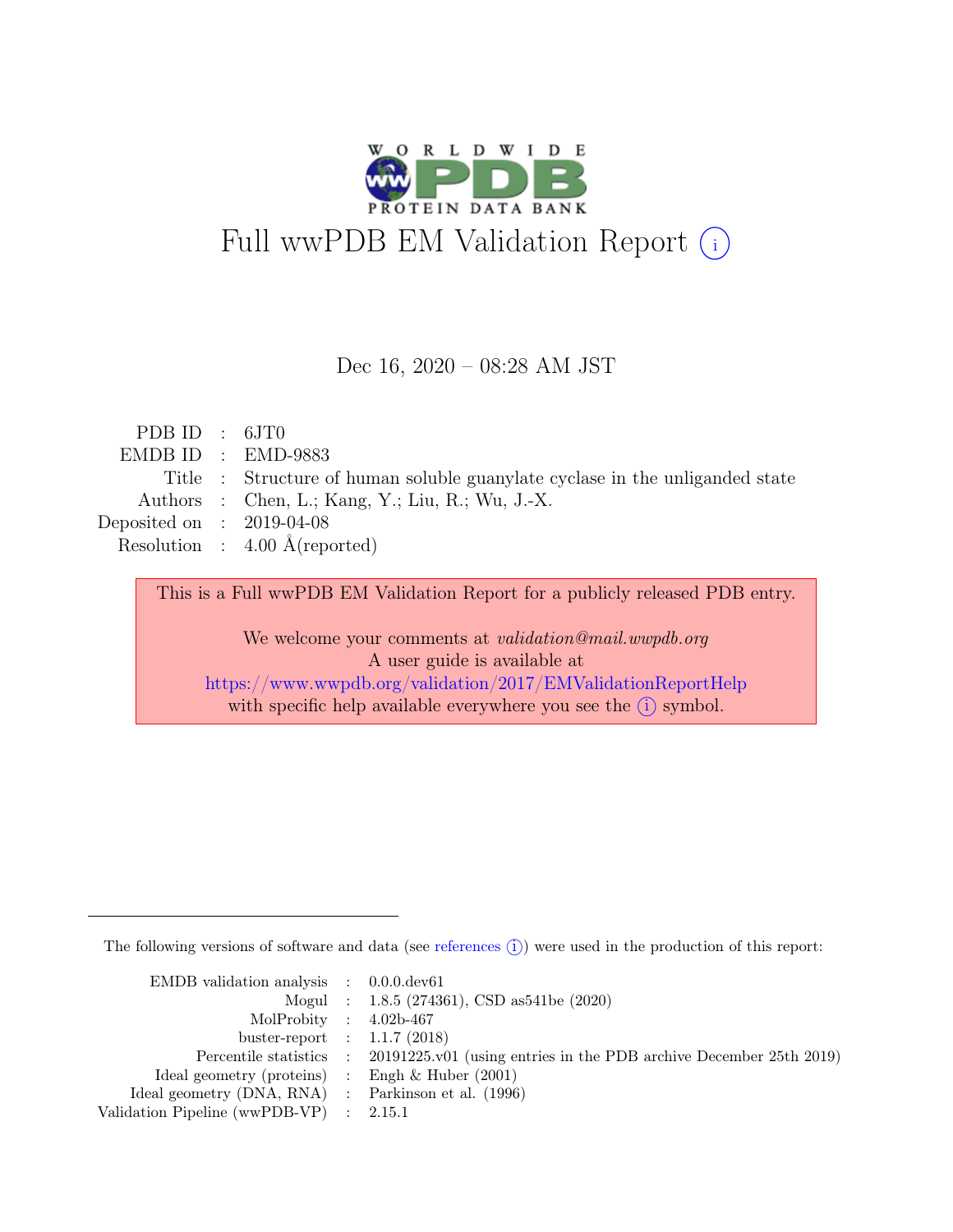## 1 Overall quality at a glance  $(i)$

The following experimental techniques were used to determine the structure: ELECTRON MICROSCOPY

The reported resolution of this entry is 4.00 Å.

Percentile scores (ranging between 0-100) for global validation metrics of the entry are shown in the following graphic. The table shows the number of entries on which the scores are based.



| Metric.               | Whole archive<br>$(\#Entries)$ | <b>EM</b> structures<br>$(\#Entries)$ |
|-----------------------|--------------------------------|---------------------------------------|
| Clashscore            | 158937                         |                                       |
| Ramachandran outliers | 154571                         | 4023                                  |
| Sidechain outliers    | 154315                         | 3826                                  |

The table below summarises the geometric issues observed across the polymeric chains and their fit to the map. The red, orange, yellow and green segments of the bar indicate the fraction of residues that contain outliers for  $>=$  3, 2, 1 and 0 types of geometric quality criteria respectively. A grey segment represents the fraction of residues that are not modelled. The numeric value for each fraction is indicated below the corresponding segment, with a dot representing fractions  $\epsilon = 5\%$ The upper red bar (where present) indicates the fraction of residues that have poor fit to the EM map (all-atom inclusion  $\langle 40\% \rangle$ ). The numeric value is given above the bar.

| Mol | $Chain$ Length | Quality of chain |     |     |     |    |  |
|-----|----------------|------------------|-----|-----|-----|----|--|
|     | 690            | 11%<br>60%       | 17% |     | 21% |    |  |
|     | 619            | 6%<br>73%        |     | 19% |     | 7% |  |

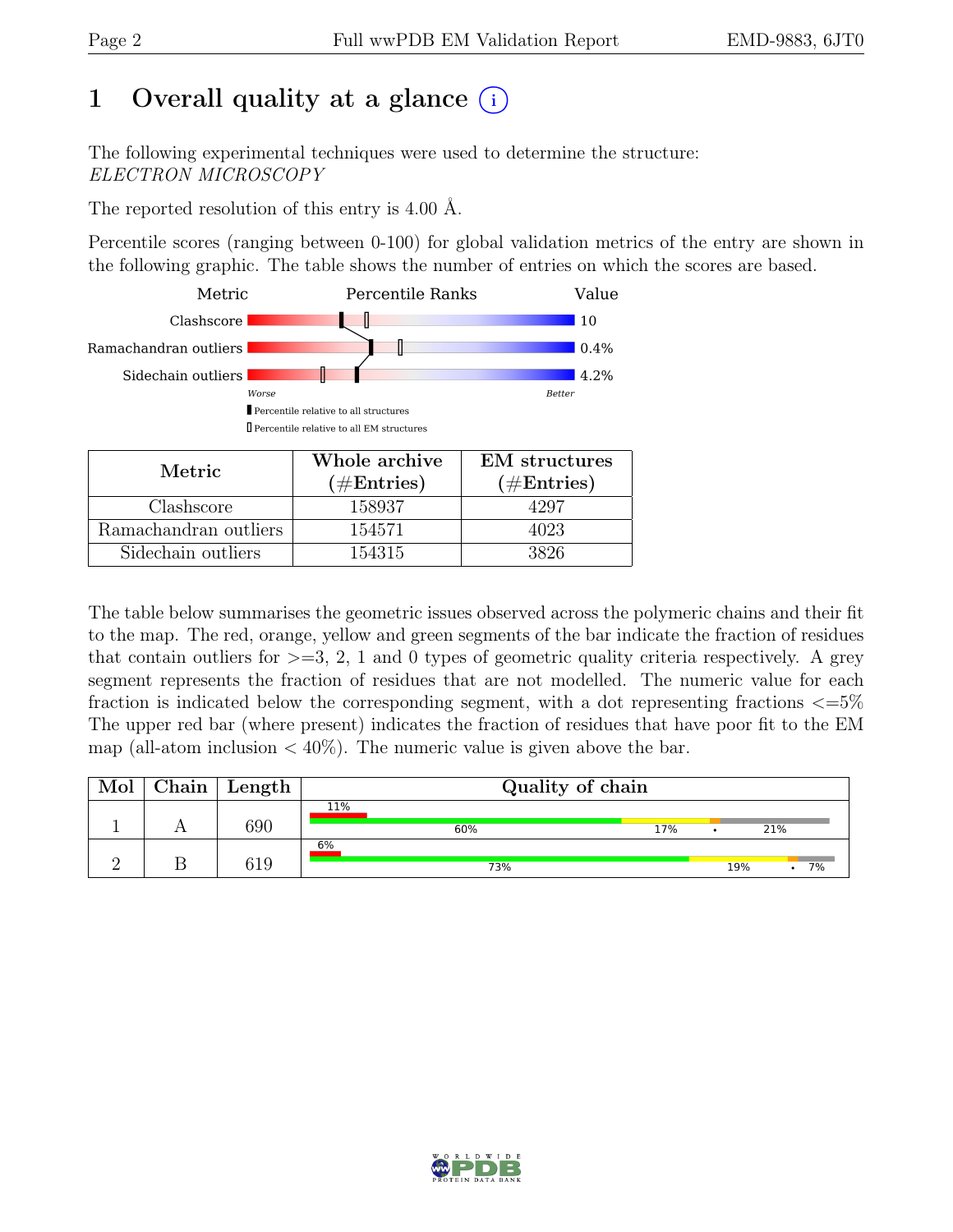## 2 Entry composition (i)

There are 3 unique types of molecules in this entry. The entry contains 8602 atoms, of which 0 are hydrogens and 0 are deuteriums.

In the tables below, the AltConf column contains the number of residues with at least one atom in alternate conformation and the Trace column contains the number of residues modelled with at most 2 atoms.

• Molecule 1 is a protein called Guanylate cyclase soluble subunit alpha-1.

| Mol | Chain | Residues | $\rm{Atoms}$  |      |     |     | AltConf | ' Trace |  |
|-----|-------|----------|---------------|------|-----|-----|---------|---------|--|
|     | A     | 542      | Total<br>4087 | 2647 | 685 | 724 |         |         |  |

There are 2 discrepancies between the modelled and reference sequences:

|     | Chain   Residue   Modelled   Actual   Comment |     |         | Reference         |
|-----|-----------------------------------------------|-----|---------|-------------------|
| 44  | MET                                           | VAL | variant | <b>UNP Q02108</b> |
| 554 | VAI                                           | LEU | variant | <b>UNP Q02108</b> |

• Molecule 2 is a protein called Guanylate cyclase soluble subunit beta-1.

| Mol | Chain   Residues | Atoms          |      |     | AltConf | $^{\mathrm{+}}$ Trace |  |  |
|-----|------------------|----------------|------|-----|---------|-----------------------|--|--|
|     | 576              | $_{\rm Total}$ | 2848 | 773 | 823     | 28                    |  |  |

• Molecule 3 is PROTOPORPHYRIN IX CONTAINING FE (three-letter code: HEM) (formula:  $C_{34}H_{32}FeN_4O_4$ .



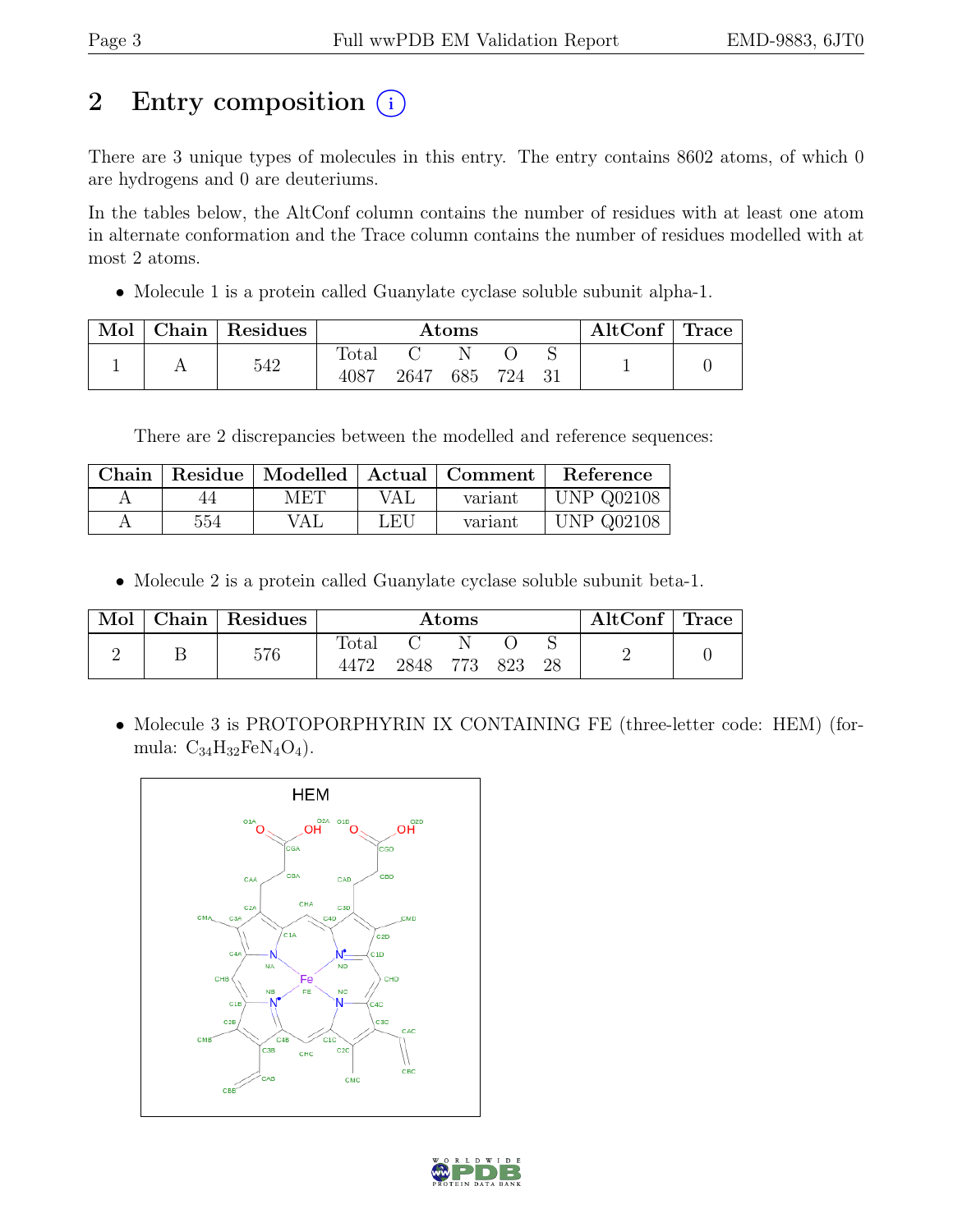|  | Mol   Chain   Residues | Atoms |  |        |  | AltCont |  |
|--|------------------------|-------|--|--------|--|---------|--|
|  |                        | Total |  | $C$ Fe |  |         |  |
|  |                        | 43    |  |        |  |         |  |

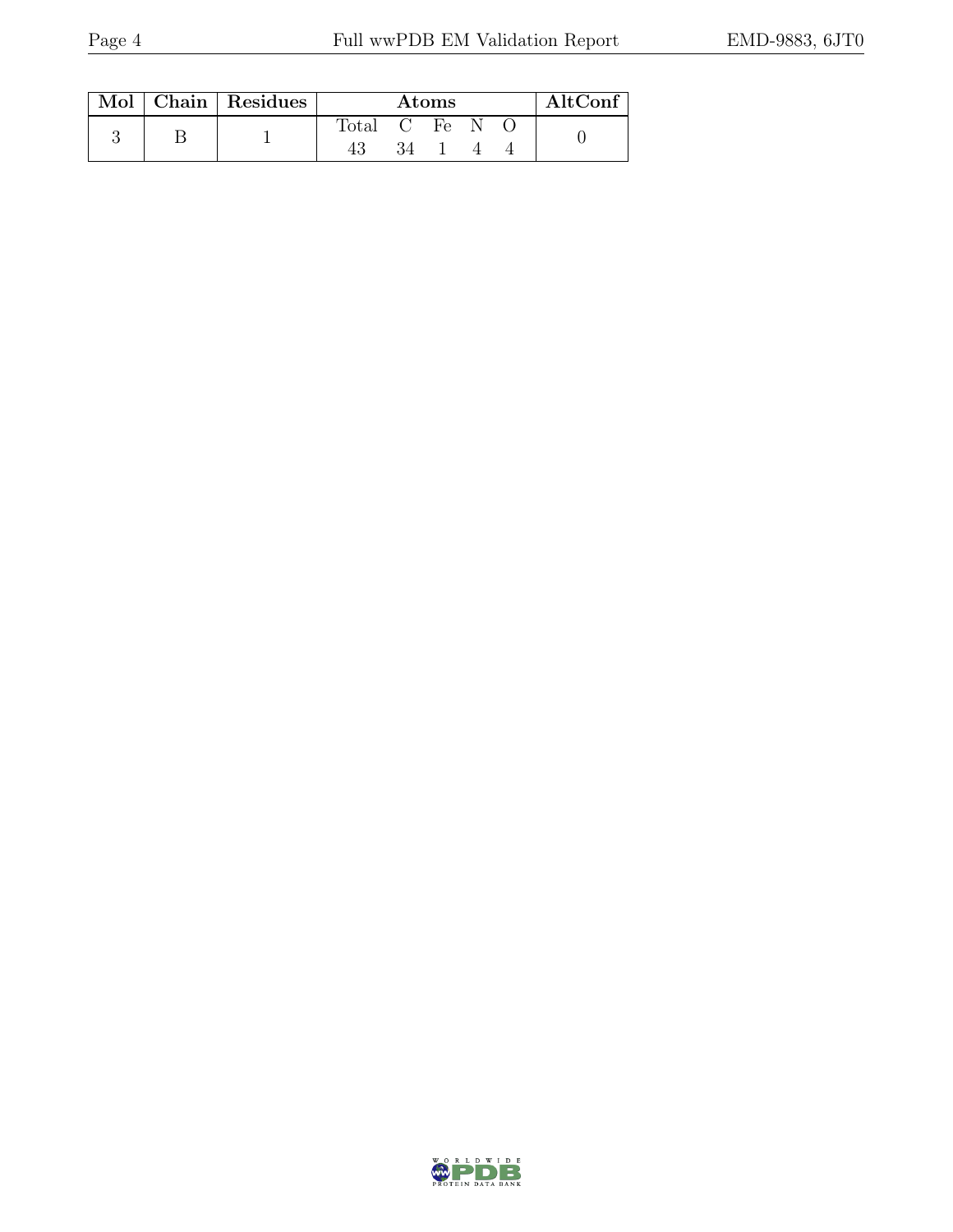## <span id="page-4-0"></span>3 Residue-property plots (i)

These plots are drawn for all protein, RNA, DNA and oligosaccharide chains in the entry. The first graphic for a chain summarises the proportions of the various outlier classes displayed in the second graphic. The second graphic shows the sequence view annotated by issues in geometry and atom inclusion in map density. Residues are color-coded according to the number of geometric quality criteria for which they contain at least one outlier: green  $= 0$ , yellow  $= 1$ , orange  $= 2$ and red = 3 or more. A red diamond above a residue indicates a poor fit to the EM map for this residue (all-atom inclusion  $\langle 40\% \rangle$ ). Stretches of 2 or more consecutive residues without any outlier are shown as a green connector. Residues present in the sample, but not in the model, are shown in grey.

• Molecule 1: Guanylate cyclase soluble subunit alpha-1



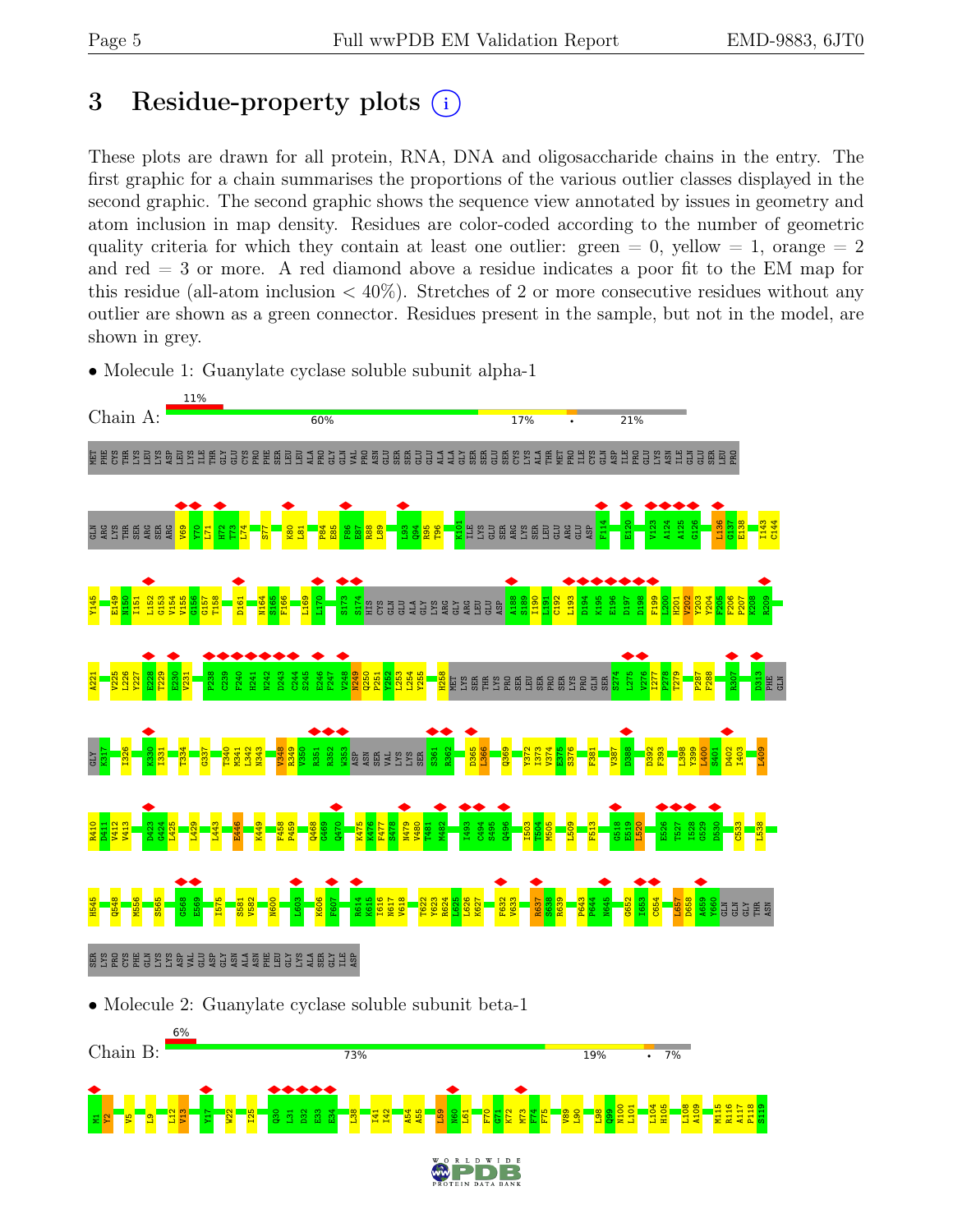

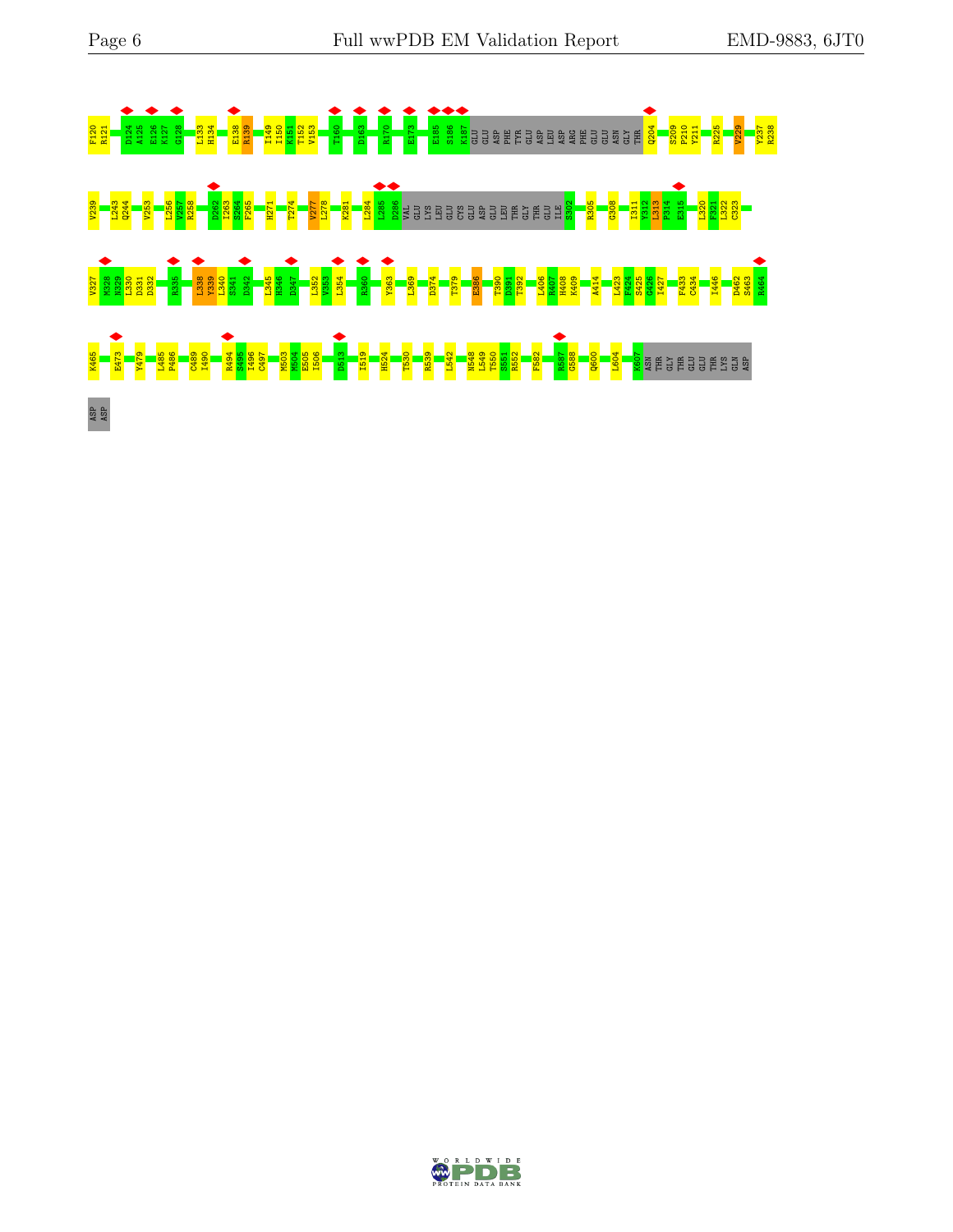# 4 Experimental information  $\bigcirc$

| Property                                  | Value                            | <b>Source</b>                  |
|-------------------------------------------|----------------------------------|--------------------------------|
| EM reconstruction method                  | <b>SINGLE PARTICLE</b>           | Depositor                      |
| Imposed symmetry                          | POINT, Not provided              |                                |
| Number of particles used                  | 229111                           | Depositor                      |
| Resolution determination method           | FSC 0.143 CUT-OFF                | Depositor                      |
| $\overline{\text{CTF}}$ correction method | <b>NONE</b>                      | Depositor                      |
| Microscope                                | FEI TITAN KRIOS                  | Depositor                      |
| Voltage (kV)                              | 300                              | Depositor                      |
| Electron dose $(e^-/\text{\AA}^2)$        | 50                               | Depositor                      |
| Minimum defocus (nm)                      | Not provided                     |                                |
| Maximum defocus (nm)                      | Not provided                     |                                |
| Magnification                             | Not provided                     |                                |
| Image detector                            | GATAN K2 QUANTUM (4k x 4k)       | Depositor                      |
| Maximum map value                         | 0.109                            | Depositor                      |
| Minimum map value                         | $-0.046$                         | Depositor                      |
| Average map value                         | 0.000                            | Depositor                      |
| Map value standard deviation              | 0.003                            | $\overline{\text{De}}$ positor |
| Recommended contour level                 | 0.024                            | Depositor                      |
| Map size $(A)$                            | 250.79999, 250.79999, 250.79999  | wwPDB                          |
| Map dimensions                            | 240, 240, 240                    | wwPDB                          |
| Map angles $(°)$                          | $\overline{90.0}$ , 90.0, 90.0   | wwPDB                          |
| Pixel spacing $(A)$                       | $\overline{1.0}45, 1.045, 1.045$ | Depositor                      |

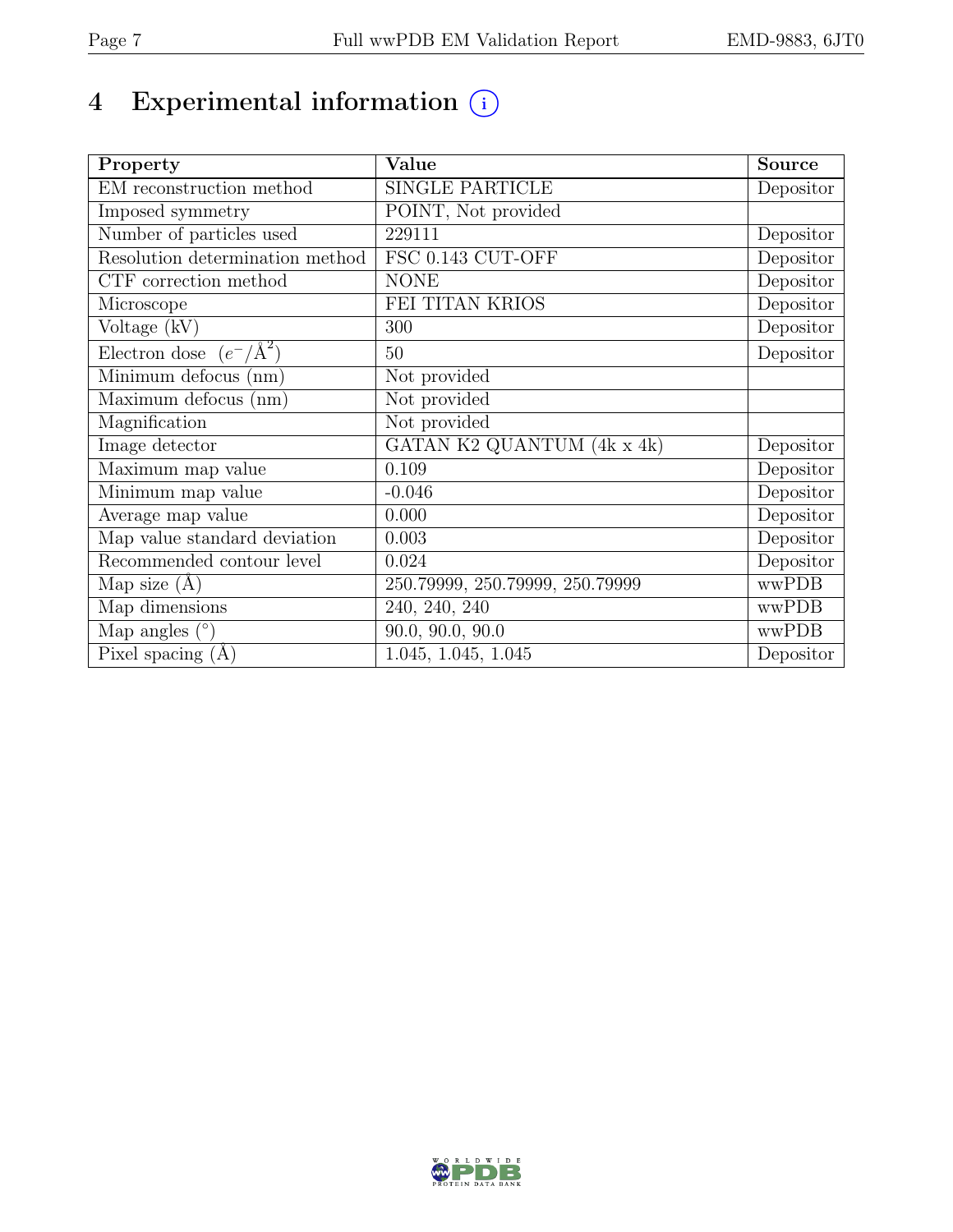## 5 Model quality  $(i)$

## 5.1 Standard geometry  $(i)$

Bond lengths and bond angles in the following residue types are not validated in this section: HEM

The Z score for a bond length (or angle) is the number of standard deviations the observed value is removed from the expected value. A bond length (or angle) with  $|Z| > 5$  is considered an outlier worth inspection. RMSZ is the root-mean-square of all Z scores of the bond lengths (or angles).

| Mol           | Chain        |             | Bond lengths | Bond angles |             |  |
|---------------|--------------|-------------|--------------|-------------|-------------|--|
|               |              | <b>RMSZ</b> | $\# Z  > 5$  | RMSZ        | # $ Z  > 5$ |  |
|               |              | 0.27        | 0/4175       | 0.47        | 0/5665      |  |
| $\mathcal{D}$ | <sub>R</sub> | 0.27        | 0/4569       | 0.47        | 0/6200      |  |
| ΑH            | All          | 0.27        | 0/8744       | 0.47        | $-11865$    |  |

There are no bond length outliers.

There are no bond angle outliers.

There are no chirality outliers.

There are no planarity outliers.

### 5.2 Too-close contacts  $(i)$

In the following table, the Non-H and H(model) columns list the number of non-hydrogen atoms and hydrogen atoms in the chain respectively. The H(added) column lists the number of hydrogen atoms added and optimized by MolProbity. The Clashes column lists the number of clashes within the asymmetric unit, whereas Symm-Clashes lists symmetry-related clashes.

| Mol |        | Chain   Non-H   H(model)   H(added)   Clashes |      |         | Symm-Clashes |
|-----|--------|-----------------------------------------------|------|---------|--------------|
|     | $+087$ |                                               | 4013 |         |              |
|     | 4472   |                                               |      | $108\,$ |              |
|     | 4.     |                                               |      |         |              |
|     | 3602   |                                               | 8437 |         |              |

The all-atom clashscore is defined as the number of clashes found per 1000 atoms (including hydrogen atoms). The all-atom clashscore for this structure is 10.

All (178) close contacts within the same asymmetric unit are listed below, sorted by their clash magnitude.

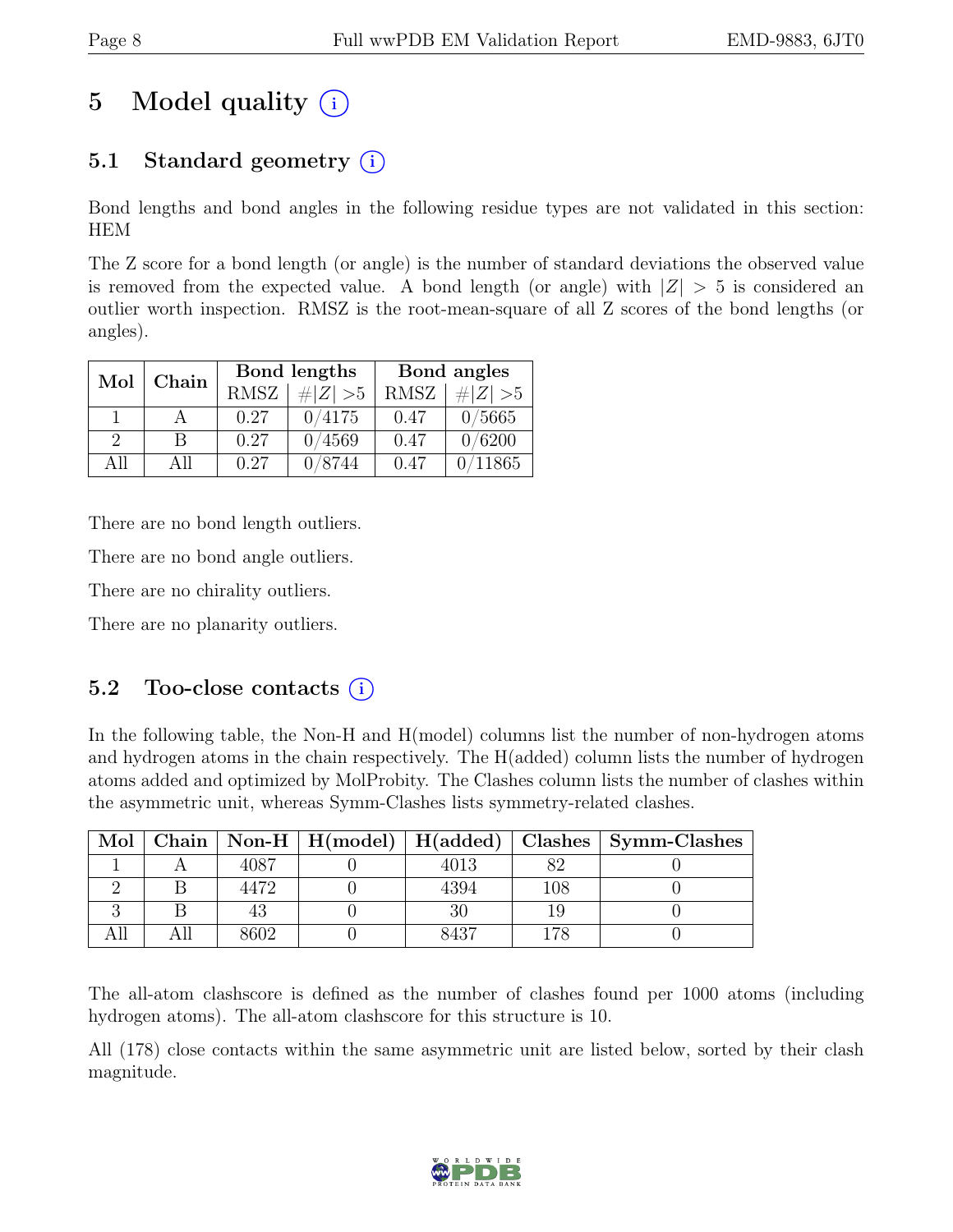| Atom-1                          | Atom-2              | Interatomic      | Clash           |
|---------------------------------|---------------------|------------------|-----------------|
|                                 |                     | distance $(\AA)$ | overlap $(\AA)$ |
| 2:B:108:LEU:HD13                | 3:B:1000:HEM:C2B    | 1.81             | 1.16            |
| 2:B:108:LEU:HD22                | 3:B:1000:HEM:HMB1   | 1.46             | 0.96            |
| 2:B:109:ALA:N                   | 2:B:115:MET:HE2     | 1.83             | 0.94            |
| 2:B:108:LEU:HD22                | 3:B:1000:HEM:CMB    | 2.01             | 0.90            |
| 2:B:108:LEU:CD1                 | 3:B:1000:HEM:C2B    | 2.56             | 0.89            |
| 1:A:96:THR:HG21                 | 1:A:136:LEU:HA      | 1.56             | 0.87            |
| 2:B:109:ALA:HB2                 | 2:B:115:MET:HE3     | 1.58             | 0.84            |
| 2:B:115:MET:HB2                 | 3:B:1000:HEM:HBA1   | 1.59             | 0.83            |
| 2:B:108:LEU:CD2                 | 3:B:1000:HEM:HMB1   | 2.09             | 0.82            |
| 2:B:139:ARG:H                   | 2:B:139:ARG:HD2     | 1.47             | 0.80            |
| 2:B:108:LEU:HD13                | 3:B:1000:HEM:C1B    | 2.15             | 0.79            |
| 1:A:74:LEU:HD21                 | 1:A:169:LEU:HD13    | 1.63             | 0.78            |
| $3: B:1000: \overline{HEM:HHD}$ | 3:B:1000:HEM:HBC2   | 1.65             | 0.76            |
| 3:B:1000:HEM:HHC                | 3:B:1000:HEM:HBB2   | 1.69             | 0.74            |
| 2:B:485:LEU:HB2                 | 2:B:486:PRO:HD3     | 1.69             | 0.74            |
| 2:B:104:LEU:HD21                | 2:B:108:LEU:HD11    | 1.69             | 0.73            |
| 1: A:623: TYR:O                 | 1: A:627: LYS: N    | 2.21             | 0.73            |
| 1:A:410:ARG:NH2                 | 2: B: 100: ASN: OD1 | 2.22             | 0.72            |
| 1: A:606: LYS: HB3              | 1:A:643:PRO:HB3     | 1.73             | 0.70            |
| 2:B:105:HIS:O                   | 2:B:115:MET:CE      | 2.40             | 0.69            |
| 2:B:434:CYS:HA                  | 2:B:446:ILE:HD11    | 1.76             | 0.68            |
| 1:A:202:VAL:HG13                | 1: A:255: TYR:HB2   | 1.74             | 0.68            |
| 2:B:98:LEU:HD13                 | 2:B:133:LEU:HD12    | 1.76             | 0.66            |
| 2:B:239:VAL:HG21                | 2:B:338:LEU:HD23    | 1.77             | 0.66            |
| 2:B:104:LEU:HD23                | 2:B:104:LEU:C       | 2.15             | 0.66            |
| 1:A:84:PRO:HB2                  | 1: A:89: LEU: HG    | 1.77             | 0.65            |
| 2:B:75:PHE:CE1                  | 2:B:153:VAL:HG12    | 2.31             | 0.65            |
| 2:B:149:ILE:O                   | 2:B:153:VAL:HG13    | 1.98             | 0.64            |
| 2:B:229:VAL:HG21                | 2:B:243:LEU:HD21    | 1.79             | 0.64            |
| 2:B:104:LEU:O                   | 2:B:104:LEU:HD23    | 1.97             | 0.63            |
| 1:A:326:ILE:HG22                | 1:A:348: VAL: HB    | 1.81             | 0.63            |
| 1:A:334:THR:HG23                | 1: A: 337: GLY: H   | 1.64             | 0.63            |
| 2:B:108:LEU:HD13                | 3:B:1000:HEM:CMB    | 2.27             | 0.63            |
| 2: B: 105: HIS: O               | 2:B:115:MET:HE1     | 1.99             | 0.62            |
| 1:A:207:PRO:HG3                 | 1:A:253:LEU:HD13    | 1.82             | 0.62            |
| 1:A:277:ILE:HG22                | 2:B:313:LEU:HD13    | 1.81             | 0.62            |
| 1: A:369: GLN: HB2              | 2:B:345:LEU:HB2     | 1.81             | 0.61            |
| 1:A:581:SER:O                   | 1:A:600:ASN:ND2     | 2.29             | 0.61            |
| 2:B:108:LEU:HD11                | 3:B:1000:HEM:C3B    | 2.35             | 0.61            |
| 2:B:108:LEU:CD1                 | 3:B:1000:HEM:C3B    | 2.84             | 0.61            |
| 2: B:2: TYR: HB2                | 3:B:1000:HEM:HAA2   | 1.82             | 0.61            |
| 2:B:229:VAL:HG11                | 2:B:243:LEU:HG      | 1.82             | 0.60            |

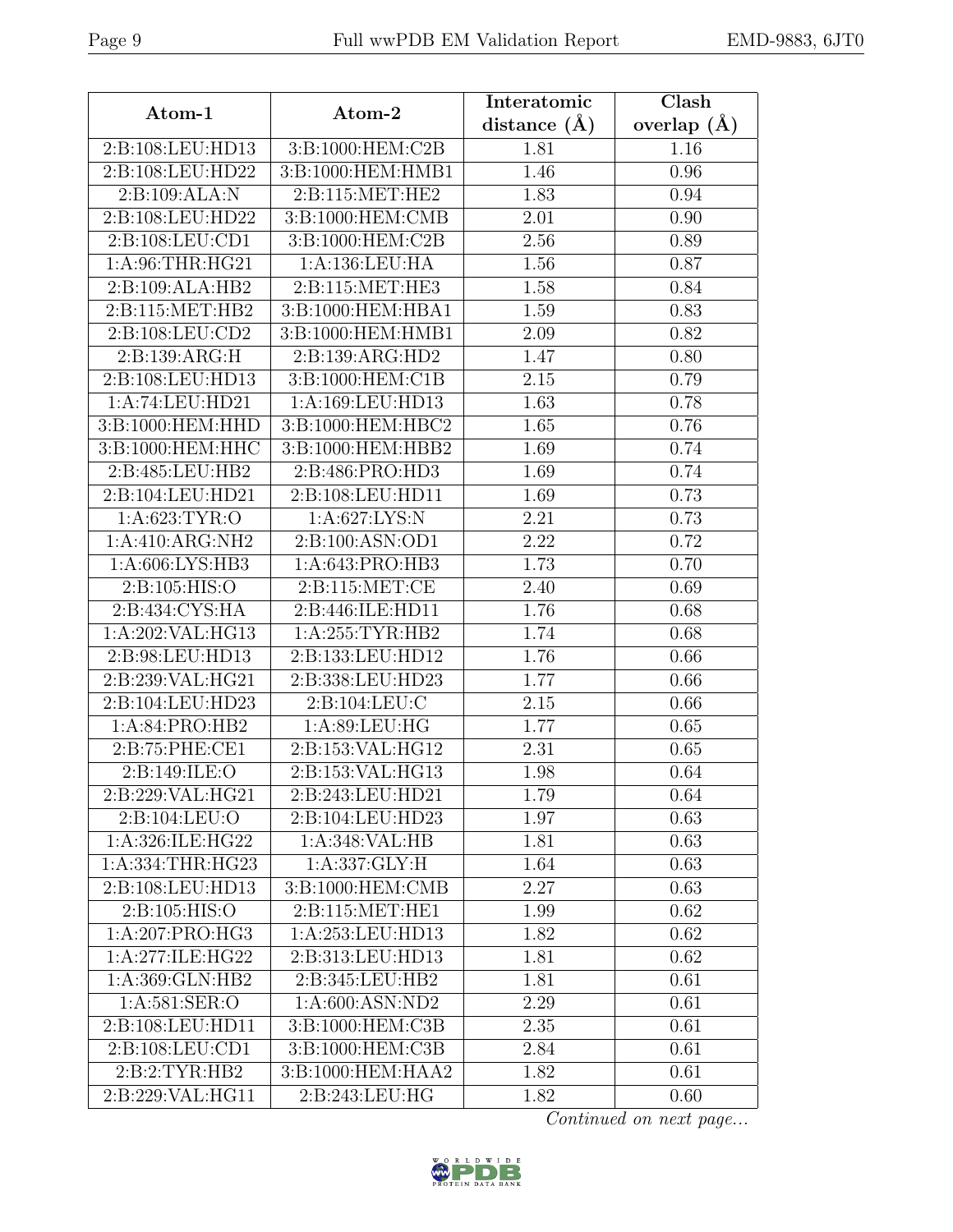|                   |                    | Interatomic      | Clash         |
|-------------------|--------------------|------------------|---------------|
| Atom-1            | Atom-2             | distance $(\AA)$ | overlap $(A)$ |
| 2:B:105:HIS:CD2   | 2:B:117:ALA:HB1    | 2.37             | 0.60          |
| 1:A:575:ILE:HB    | 1:A:616:ILE:HG22   | 1.82             | 0.59          |
| 2:B:311:ILE:HD11  | 2:B:320:LEU:HD23   | 1.84             | 0.59          |
| 1: A:637: ARG:NH1 | 1:A:654:CYS:SG     | 2.75             | 0.59          |
| 1:A:622:THR:HG22  | 1:A:626:LEU:HD23   | 1.85             | 0.59          |
| 2:B:281:LYS:HB2   | 2:B:284:LEU:HD13   | 1.83             | 0.58          |
| 1: A:279:THR:HG1  | 2:B:204:GLN:N      | 2.01             | 0.58          |
| 2:B:209:SER:O     | 2: B:211: TYR: N   | 2.36             | 0.58          |
| 1:A:225:VAL:HG12  | 1:A:226:LEU:HD23   | 1.84             | 0.58          |
| 1:A:71:LEU:HD13   | 2:B:354:LEU:HD22   | 1.86             | 0.57          |
| 1:A:400:LEU:HB2   | 2:B:89:VAL:HG12    | 1.87             | 0.57          |
| 2:B:139:ARG:HD3   | 3:B:1000:HEM:O1D   | 2.04             | 0.56          |
| 1:A:632:PHE:HD2   | 1:A:657:LEU:HD11   | 1.71             | 0.56          |
| 1:A:366:LEU:HD12  | 1: A:381: PHE:HE2  | 1.71             | 0.55          |
| 1:A:342:LEU:HD21  | 1: A:372: TYR: HB2 | 1.89             | 0.55          |
| 1:A:201:HIS:HB3   | 1:A:254:LEU:HD11   | 1.90             | 0.54          |
| 1:A:95:ARG:HH21   | 1:A:143:ILE:HG12   | 1.73             | 0.53          |
| 1: A:633: VAL:HB  | 1:A:658:ASP:HB2    | 1.90             | 0.53          |
| 2:B:12:LEU:HA     | 2:B:73:MET:HE3     | 1.90             | 0.53          |
| 2:B:427:ILE:HG12  | 2:B:519:ILE:HG22   | 1.90             | 0.53          |
| 1:A:617:ASN:OD1   | 1:A:618:VAL:N      | 2.42             | 0.53          |
| 2:B:108:LEU:HD22  | 3:B:1000:HEM:HMB2  | 1.84             | 0.53          |
| 2:B:104:LEU:HD21  | 2:B:108:LEU:CD1    | 2.39             | 0.53          |
| 1:A:387:VAL:HG13  | 1:A:392:ASP:HB2    | 1.91             | 0.52          |
| 1:A:639:ARG:NH1   | 1: A:652: GLY:O    | 2.42             | 0.52          |
| 1:A:138:GLU:HA    | 1:A:221:ALA:HB2    | 1.92             | 0.52          |
| 2:B:497:CYS:SG    | 2:B:604:LEU:HD21   | 2.50             | 0.52          |
| 2:B:104:LEU:CD2   | 2:B:108:LEU:CD1    | 2.88             | 0.51          |
| 2:B:109:ALA:CA    | 2:B:115:MET:HE2    | 2.40             | 0.51          |
| 1:A:80:LYS:HD2    | 1:A:88:ARG:NH2     | 2.26             | 0.51          |
| 1:A:199:PHE:CD1   | 1:A:258:HIS:HB3    | 2.45             | 0.51          |
| 2:B:588:GLY:H     | 2:B:600:GLN:HE22   | 1.59             | 0.51          |
| 2:B:253:VAL:HG13  | 2:B:284:LEU:HD23   | 1.93             | 0.51          |
| 2:B:13:VAL:HG11   | 2: B:22:TRP:HE3    | 1.76             | 0.51          |
| 2:B:503:MET:HA    | 2:B:506:ILE:HG22   | 1.94             | 0.51          |
| 1:A:152:LEU:HD23  | 1:A:152:LEU:H      | 1.76             | 0.50          |
| 1:A:480:VAL:HG11  | 1:A:582:VAL:HB     | 1.93             | 0.50          |
| 1:A:154:VAL:O     | 2: B:340: LEU: N   | 2.37             | 0.50          |
| 2:B:485:LEU:HD11  | 2:B:542:LEU:HD21   | 1.94             | 0.50          |
| 2:B:12:LEU:HB2    | 2:B:73:MET:HG2     | 1.93             | 0.50          |
| 1:A:157:GLY:HA2   | 2:B:339:TYR:CD2    | 2.46             | 0.49          |

Continued from previous page.

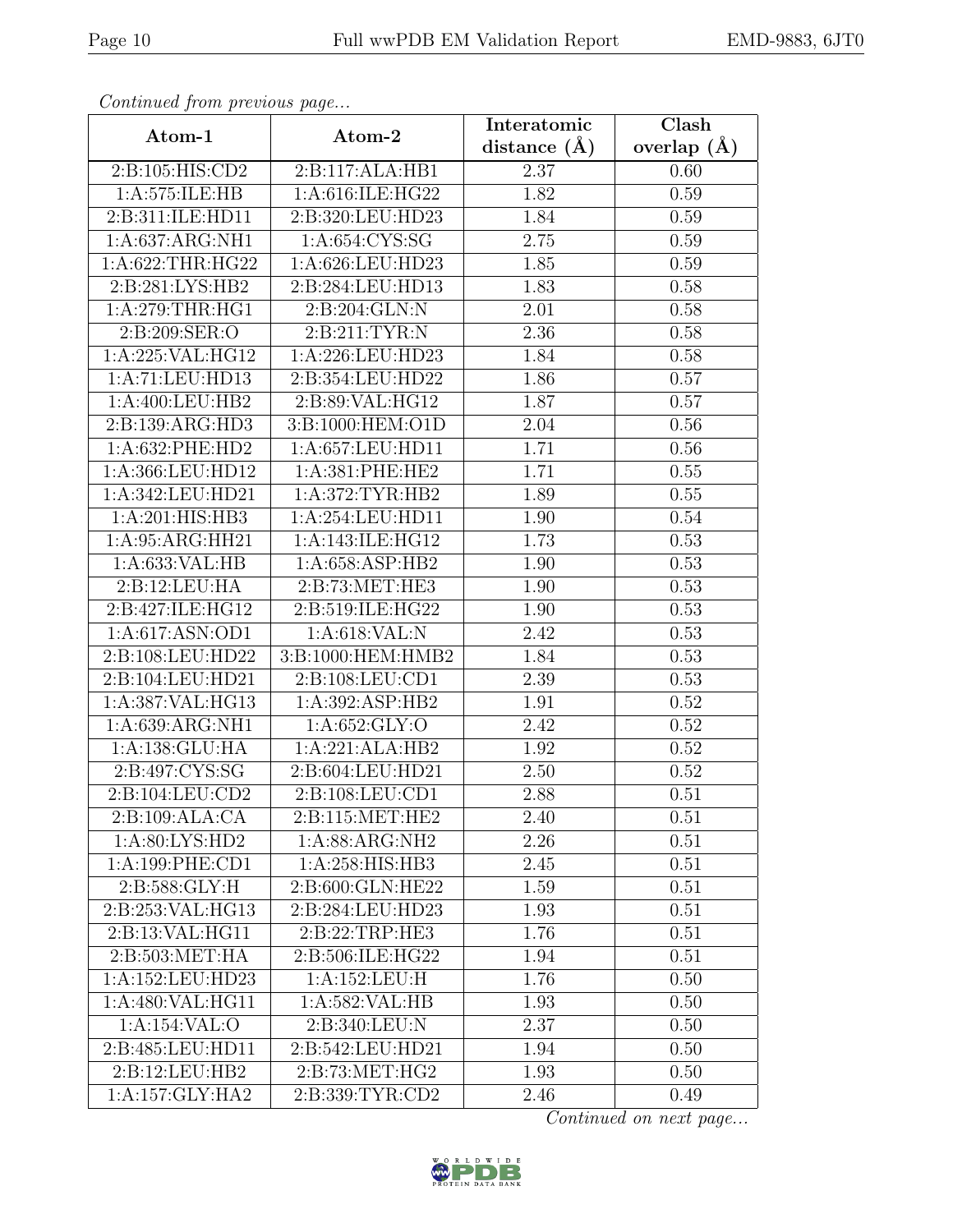| $P$ and $P$ and $P$ and $P$ and $P$ and $P$ and $P$ and $P$ and $P$ and $P$ and $P$ and $P$ and $P$ and $P$ and $P$ and $P$ and $P$ and $P$ and $P$ and $P$ and $P$ and $P$ and $P$ and $P$ and $P$ and $P$ and $P$ and $P$ a |                    | Interatomic      | $\overline{\text{Clash}}$ |
|-------------------------------------------------------------------------------------------------------------------------------------------------------------------------------------------------------------------------------|--------------------|------------------|---------------------------|
| Atom-1                                                                                                                                                                                                                        | Atom-2             | distance $(\AA)$ | overlap $(\AA)$           |
| 2:B:121:ARG:HB2                                                                                                                                                                                                               | 2:B:134:HIS:HB2    | 1.94             | 0.49                      |
| 1:A:479:ASN:HB3                                                                                                                                                                                                               | 1: A:545: HIS: HE2 | 1.78             | 0.49                      |
| 1:A:373:ILE:HG22                                                                                                                                                                                                              | 1:A:376:SER:H      | 1.77             | 0.49                      |
| 2: B: 120: PHE: CD2                                                                                                                                                                                                           | 2:B:133:LEU:HD21   | 2.47             | 0.49                      |
| 2:B:9:LEU:HB2                                                                                                                                                                                                                 | 2:B:70:PHE:HE1     | 1.78             | 0.49                      |
| 2:B:101:LEU:HD21                                                                                                                                                                                                              | 3:B:1000:HEM:CAC   | 2.43             | 0.48                      |
| 2:B:55:ALA:O                                                                                                                                                                                                                  | 2:B:59:LEU:HG      | 2.14             | 0.48                      |
| 1:A:520:LEU:HD11                                                                                                                                                                                                              | 1:A:548:GLN:HB2    | 1.95             | 0.48                      |
| 2:B:139:ARG:HD3                                                                                                                                                                                                               | 3:B:1000:HEM:CGD   | 2.44             | 0.48                      |
| 2:B:433:PHE:CE2                                                                                                                                                                                                               | 2:B:446:ILE:HG12   | 2.48             | 0.48                      |
| 2:B:277:VAL:HG21                                                                                                                                                                                                              | 2:B:305:ARG:NH2    | 2.29             | 0.48                      |
| 1: A:190: ILE: HG13                                                                                                                                                                                                           | 1:A:204:TYR:HD1    | 1.80             | 0.47                      |
| 1: A:505: MET:HE1                                                                                                                                                                                                             | 1: A: 565: SER: HA | 1.96             | 0.47                      |
| 1:A:152:LEU:HB2                                                                                                                                                                                                               | 1:A:226:LEU:HD22   | 1.96             | 0.47                      |
| 2:B:473:GLU:OE2                                                                                                                                                                                                               | 2:B:539:ARG:NH1    | 2.45             | 0.47                      |
| 1:A:475:LYS:HB3                                                                                                                                                                                                               | 1:A:477:PHE:CE1    | 2.48             | 0.47                      |
| 2:B:225:ARG:HA                                                                                                                                                                                                                | 2:B:265:PHE:CD2    | 2.50             | 0.47                      |
| 1:A:449:LYS:HZ1                                                                                                                                                                                                               | 2:B:390:THR:HG21   | 1.79             | 0.47                      |
| 1:A:412:VAL:HG22                                                                                                                                                                                                              | 2:B:352:LEU:HD21   | 1.96             | 0.47                      |
| 2:B:425:SER:OG                                                                                                                                                                                                                | 2:B:479:TYR:HB3    | 2.14             | 0.47                      |
| 2:B:352:LEU:HD13                                                                                                                                                                                                              | 2:B:363:TYR:CZ     | 2.51             | 0.46                      |
| 1:A:288:PHE:CE2                                                                                                                                                                                                               | 1:A:402:ASP:HB3    | 2.51             | 0.46                      |
| 2:B:38:LEU:HB3                                                                                                                                                                                                                | 2:B:41:ILE:HG13    | 1.98             | 0.46                      |
| 1:A:203:TYR:CE1                                                                                                                                                                                                               | 1:A:254:LEU:HD13   | 2.51             | 0.46                      |
| 2:B:108:LEU:CD2                                                                                                                                                                                                               | 3:B:1000:HEM:CMB   | 2.78             | 0.46                      |
| 2: B:105: HIS: CG                                                                                                                                                                                                             | 2:B:117:ALA:HB1    | 2.50             | 0.46                      |
| 2: B:9: LEU: CB                                                                                                                                                                                                               | 2:B:70:PHE:HE1     | 2.28             | 0.46                      |
| 2:B:109:ALA:N                                                                                                                                                                                                                 | 2: B: 115: MET: CE | 2.68             | 0.46                      |
| 2: B:22:TRP:O                                                                                                                                                                                                                 | 2:B:25:ILE:HG22    | 2.16             | 0.46                      |
| 2:B:59:LEU:HD12                                                                                                                                                                                                               | 2: B:61: LEU: HG   | 1.99             | 0.45                      |
| 1: A:145: TYR: CE1                                                                                                                                                                                                            | 1:A:149:GLU:HA     | 2.50             | 0.45                      |
| 1:A:458:PHE:HB2                                                                                                                                                                                                               | 1:A:459:PRO:CD     | 2.46             | 0.45                      |
| 2:B:237:TYR:CE1                                                                                                                                                                                                               | 2:B:244:GLN:HG3    | 2.51             | 0.45                      |
| 2:B:330:LEU:HD21                                                                                                                                                                                                              | 2:B:340:LEU:HD12   | 1.98             | 0.45                      |
| 1:A:331:ILE:HD12                                                                                                                                                                                                              | 1:A:337:GLY:O      | 2.16             | 0.45                      |
| 2:B:12:LEU:HD22                                                                                                                                                                                                               | 2:B:70:PHE:HA      | 1.97             | 0.45                      |
| 2:B:5:VAL:HG12                                                                                                                                                                                                                | 2: B:70: PHE: HZ   | 1.82             | 0.45                      |
| 2:B:104:LEU:CD2                                                                                                                                                                                                               | 2:B:104:LEU:C      | 2.86             | 0.45                      |
| 1: A:372:TYR:HE2                                                                                                                                                                                                              | 1:A:374:VAL:HG22   | 1.82             | 0.44                      |
| 2:B:108:LEU:C                                                                                                                                                                                                                 | 2:B:115:MET:HE2    | 2.37             | 0.44                      |
| 2:B:72:LYS:HG2                                                                                                                                                                                                                | 2:B:152:THR:OG1    | 2.17             | 0.44                      |

Continued from previous page...

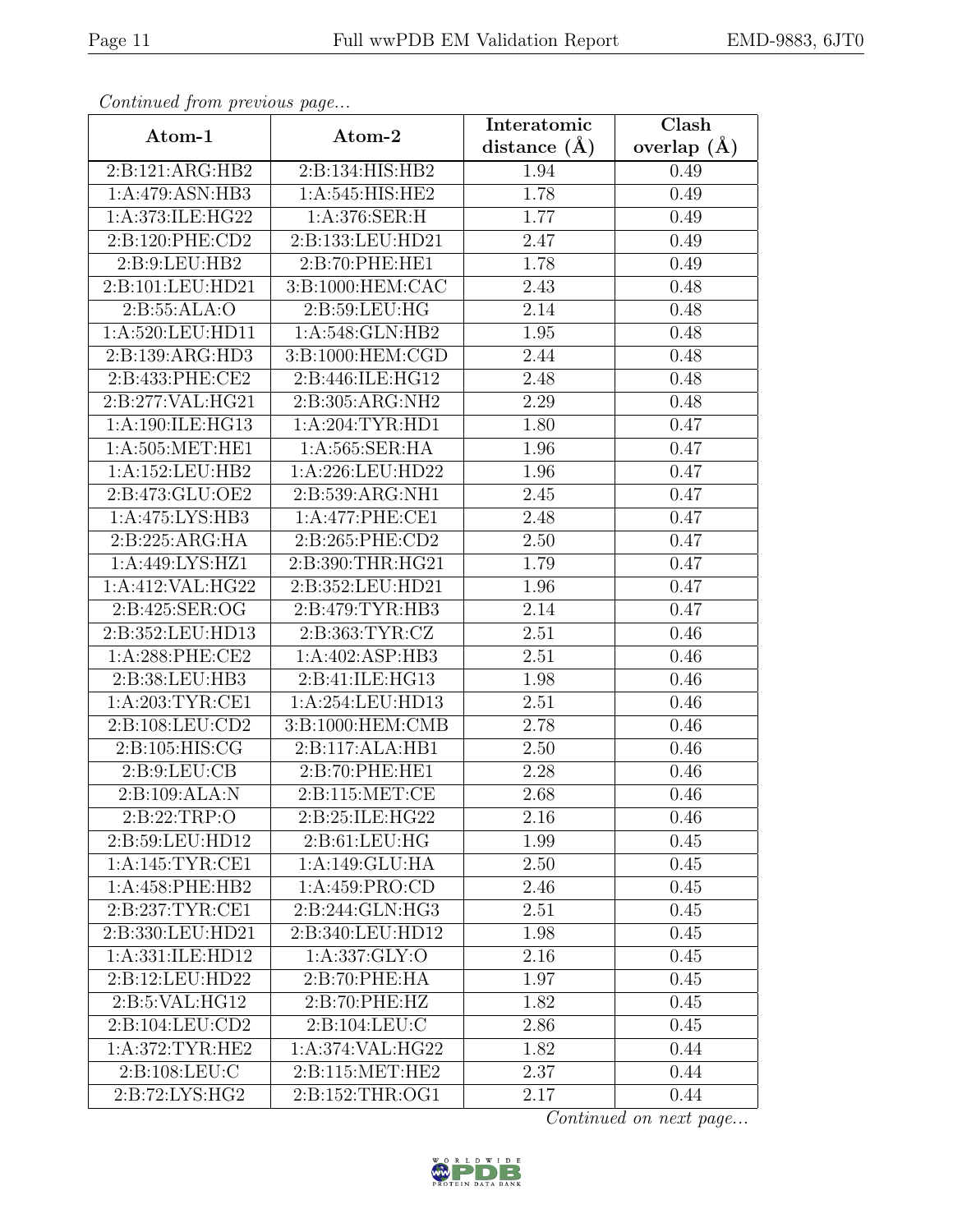| Continuum from protious page |                                                      | Interatomic      | Clash           |
|------------------------------|------------------------------------------------------|------------------|-----------------|
| Atom-1                       | Atom-2                                               | distance $(\AA)$ | overlap $(\AA)$ |
| 1: A:545: HIS:O              | 1:A:548:GLN:HG2                                      | 2.17             | 0.44            |
| 2:B:256:LEU:HA               | 2:B:278:LEU:HA                                       | 2.00             | 0.44            |
| 1:A:340:THR:HG23             | 1: A:341: MET:HG2                                    | 1.99             | 0.44            |
| 1:A:393:PHE:CE2              | 1:A:413:VAL:HG11                                     | 2.53             | 0.44            |
| 1: A:250: GLN:CB             | 1:A:251:PRO:HD3                                      | 2.48             | 0.44            |
| 2:B:258:ARG:NH1              | 2:B:374:ASP:OD2                                      | 2.50             | 0.44            |
| 1:A:429:LEU:HA               | 2:B:369:LEU:HD21                                     | 1.99             | 0.43            |
| 2:B:308:GLY:HA3              | 2:B:323:CYS:HA                                       | 2.00             | 0.43            |
| 2:B:25:ILE:HD11              | 2:B:54:ALA:C                                         | 2.39             | 0.43            |
| 1:A:509:LEU:HG               | 1:A:513:PHE:CE2                                      | 2.53             | 0.43            |
| 1:A:226:LEU:HB2              | 1:A:227:TYR:CD1                                      | 2.54             | 0.43            |
| 1:A:81:LEU:HD23              | 1: A:81: LEU: HA                                     | 1.75             | 0.43            |
| 1: A: 164: ASN: O            | 1:A:343:ASN:ND2                                      | 2.49             | 0.43            |
| 1:A:503:ILE:HG13             | 2:B:414:ALA:HB2                                      | 2.00             | 0.43            |
| 2:B:118:PRO:HG2              | 2:B:120:PHE:HE1                                      | 1.83             | 0.43            |
| 2: B: 588: GLY: N            | 2:B:600:GLN:HE22                                     | 2.17             | 0.43            |
| 2:B:462:ASP:HB3              | 2:B:465:LYS:HB3                                      | 2.00             | 0.43            |
| 1:A:69:VAL:HG21              | 2:B:331:ASP:OD1                                      | 2.19             | 0.42            |
| 1:A:249:ASN:HD22             | 1:A:249:ASN:N                                        | 2.16             | 0.42            |
| 1:A:349:ARG:HA               | 1: A:365: ASP: HA                                    | 2.01             | 0.42            |
| 1:A:403:ILE:HD13             | 1:A:409:LEU:HD12                                     | 2.01             | 0.42            |
| 1:A:446:GLU:OE2              | 2:B:386:GLU:HB3                                      | 2.19             | 0.42            |
| 1:A:468:GLN:N                | 1:A:468:GLN:OE1                                      | 2.53             | 0.42            |
| 1:A:169:LEU:HA               | 1:A:169:LEU:HD23                                     | 1.90             | 0.42            |
| 2:B:238:ARG:NH2              | 2:B:338:LEU:O                                        | 2.52             | 0.42            |
| 1:A:85:GLU:O                 | 1:A:89:LEU:N                                         | 2.40             | 0.42            |
| 2:B:38:LEU:HD23              | 2:B:41:ILE:HD11                                      | 2.01             | 0.42            |
| 2:B:462:ASP:OD1              | $2: B:463:\overline{\text{SER}}:\overline{\text{N}}$ | 2.53             | 0.42            |
| 2:B:549:LEU:HA               | 2:B:549:LEU:HD23                                     | 1.91             | 0.41            |
| 1:A:206:PHE:CE1              | 1:A:251:PRO:HD2                                      | 2.55             | 0.41            |
| 1: A: 337: GLY: O            | 1:A:340:THR:HG22                                     | 2.20             | 0.41            |
| 2:B:116:ARG:HD3              | 2:B:138:GLU:HG3                                      | 2.02             | 0.41            |
| 2:B:524:HIS:HB3              | 2:B:550:THR:OG1                                      | 2.20             | 0.41            |
| 1:A:158:THR:O                | 1:A:161:ASP:N                                        | 2.53             | 0.41            |
| 1:A:393:PHE:HD1              | 1:A:393:PHE:HA                                       | 1.78             | 0.41            |
| 1:A:152:LEU:HG               | 1: A: 153: GLY: N                                    | 2.35             | 0.41            |
| 1:A:287:PRO:HG2              | 1:A:402:ASP:O                                        | 2.20             | 0.41            |
| 2:B:408:HIS:CE1              | 2:B:409:LYS:HE3                                      | 2.55             | 0.41            |
| 1:A:477:PHE:HD2              | 1:A:538:LEU:HD12                                     | 1.85             | 0.41            |
| 2: B: 548: ASN: O            | $2: B: 552: ARG: H\overline{G2}$                     | 2.21             | 0.41            |
| 2:B:489:CYS:SG               | 2:B:490:ILE:N                                        | 2.94             | 0.41            |

Continued from previous page.

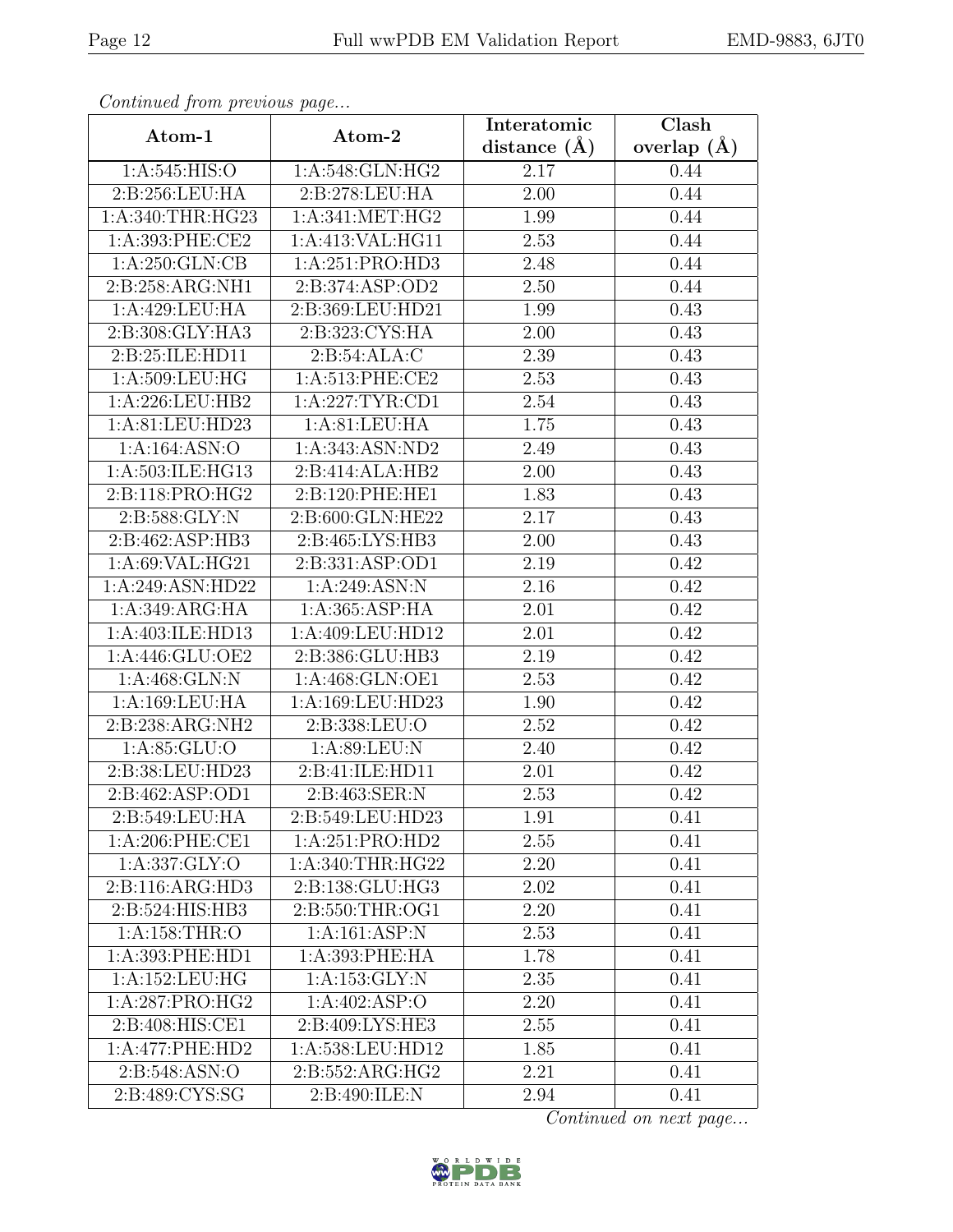| Atom-1              | Atom-2           | Interatomic<br>distance $(A)$ | Clash<br>overlap $(A)$ |
|---------------------|------------------|-------------------------------|------------------------|
| 1:A:74:LEU:O        | 1: A:77: SER:OG  | 2.31                          | 0.41                   |
| 2: B: 104: LEU: CD2 | 2:B:108:LEU:HD11 | 2.41                          | 0.41                   |
| 1: A:229:THR:HG22   | 1:A:231:VAL:HG23 | 2.03                          | 0.41                   |
| 2:B:115:MET:HB2     | 3:B:1000:HEM:CBA | 2.39                          | 0.41                   |
| 1: A:151: ILE: HG13 | 1:A:151:ILE:H    | 1.62                          | 0.40                   |
| 1: A:151: ILE: O    | 1:A:155:VAL:HG12 | 2.21                          | 0.40                   |
| 1: A:616: ILE: HG13 | 1: A:616: ILE: O | 2.21                          | 0.40                   |
| 2: B:494: ARG: HG3  | 2:B:582:PHE:HE2  | 1.86                          | 0.40                   |
| 2: B: 150: ILE: O   | 2:B:153:VAL:HG22 | 2.21                          | 0.40                   |
| 2:B:423:LEU:HD12    | 2:B:496:ILE:HG23 | 2.03                          | 0.40                   |
| 1: A:80: LYS: HE3   | 1:A:144:CYS:SG   | 2.61                          | 0.40                   |
| 2: B:271: HIS:O     | 2:B:274:THR:HG22 | 2.21                          | 0.40                   |
| 2:B:485:LEU:HD22    | 2:B:530:THR:HG21 | 2.04                          | 0.40                   |

Continued from previous page...

There are no symmetry-related clashes.

## 5.3 Torsion angles  $(i)$

#### 5.3.1 Protein backbone ①

In the following table, the Percentiles column shows the percent Ramachandran outliers of the chain as a percentile score with respect to all PDB entries followed by that with respect to all EM entries.

The Analysed column shows the number of residues for which the backbone conformation was analysed, and the total number of residues.

| Mol | Chain | Analysed           | Favoured     |            | Allowed   Outliers | Percentiles |    |
|-----|-------|--------------------|--------------|------------|--------------------|-------------|----|
|     |       | $531/690$ (77%)    | $503(95\%)$  | 27(5%)     | $1(0\%)$           | 47          | 79 |
|     |       | $572/619$ (92%)    | 533 $(93\%)$ | $36(6\%)$  | $3(0\%)$           | 29          | 67 |
| All | All   | $1103/1309$ (84\%) | $1036(94\%)$ | 63 $(6\%)$ | $4(0\%)$           | 38          | 71 |

All (4) Ramachandran outliers are listed below:

| Mol | Chain | Res | <b>Type</b> |
|-----|-------|-----|-------------|
|     |       | 399 | TYR.        |
|     |       | 338 | LEU         |
|     |       | 339 | TYR.        |
|     |       | 210 | PRO         |

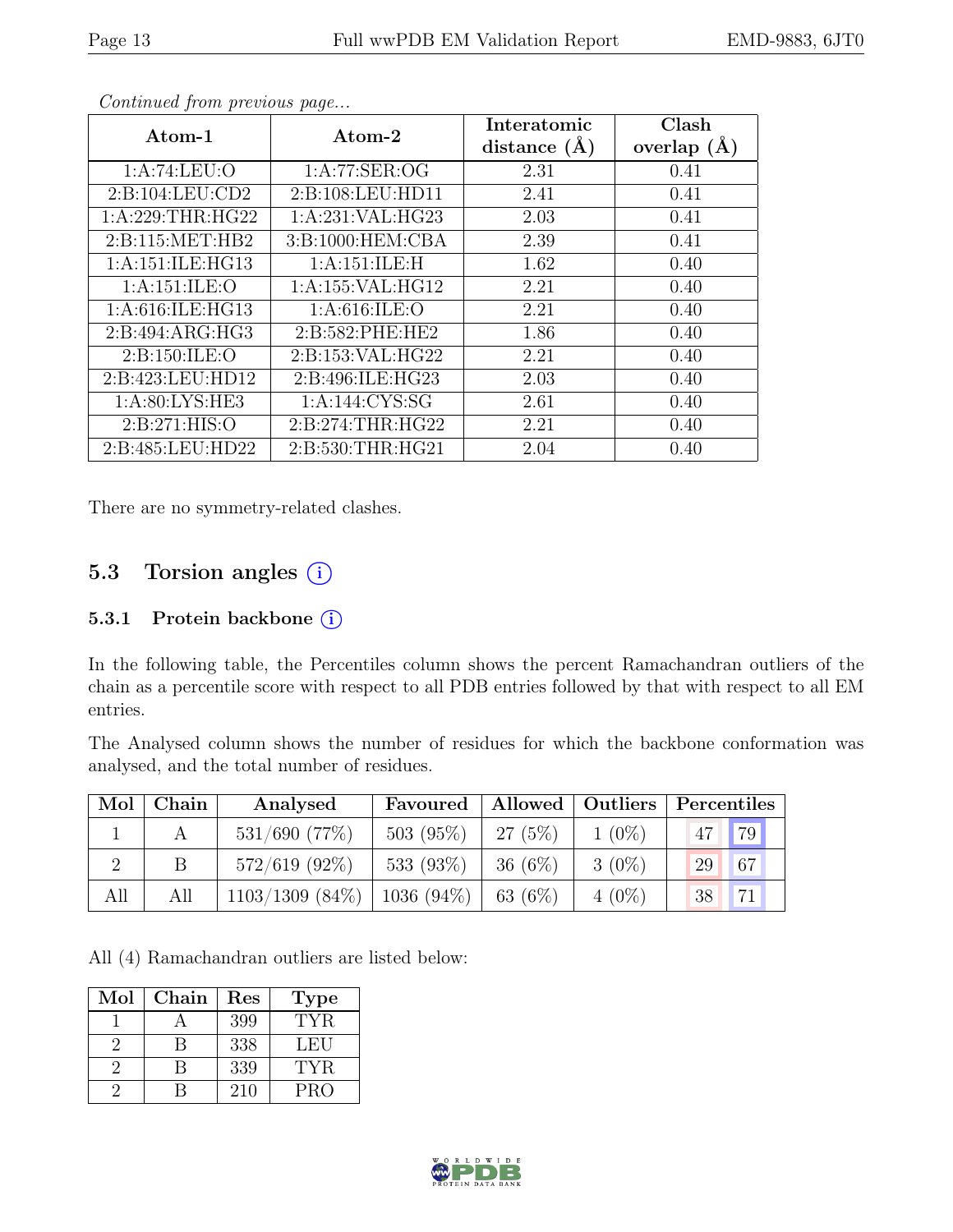#### 5.3.2 Protein sidechains (i)

In the following table, the Percentiles column shows the percent sidechain outliers of the chain as a percentile score with respect to all PDB entries followed by that with respect to all EM entries.

The Analysed column shows the number of residues for which the sidechain conformation was analysed, and the total number of residues.

| Mol | Chain | Analysed          | Rotameric   Outliers   Percentiles |           |          |  |  |
|-----|-------|-------------------|------------------------------------|-----------|----------|--|--|
|     |       | $426/613(70\%)$   | 406 $(95\%)$                       | $20(5\%)$ | 53<br>26 |  |  |
|     |       | 484/555(87%)      | 466 $(96\%)$                       | 18 $(4%)$ | 60<br>34 |  |  |
| All | All   | $910/1168$ (78\%) | 872 (96%)                          | 38 $(4%)$ | 56<br>33 |  |  |

All (38) residues with a non-rotameric sidechain are listed below:

| Mol            | $\overline{\text{Chain}}$                                                                                                                                                                                     | Res              | ${\bf Type}$                    |
|----------------|---------------------------------------------------------------------------------------------------------------------------------------------------------------------------------------------------------------|------------------|---------------------------------|
| $\overline{1}$ | $\overline{A}$                                                                                                                                                                                                | 136              | LEU                             |
| $\overline{1}$ |                                                                                                                                                                                                               | 166              | PHE                             |
| $\overline{1}$ |                                                                                                                                                                                                               | 192              | $\overline{\text{C} \text{YS}}$ |
| $\overline{1}$ | $\frac{\overline{A}}{\overline{A}}$ $\frac{\overline{A}}{\overline{A}}$ $\frac{\overline{A}}{\overline{A}}$                                                                                                   | 193              | LEU                             |
| $\overline{1}$ |                                                                                                                                                                                                               | 202              | $\overline{\text{VAL}}$         |
| $\mathbf{1}$   |                                                                                                                                                                                                               | 249              | <b>ASN</b>                      |
| $\overline{1}$ | $\frac{\overline{A}}{\overline{A}} \frac{\overline{A}}{\overline{A}} \frac{\overline{A}}{\overline{A}} \frac{\overline{A}}{\overline{A}} \frac{\overline{A}}{\overline{A}} \frac{\overline{A}}{\overline{A}}$ | 348              | <b>VAL</b>                      |
| $\overline{1}$ |                                                                                                                                                                                                               | 366              | LEU                             |
| $\overline{1}$ |                                                                                                                                                                                                               | 398              | LEU                             |
| $\overline{1}$ |                                                                                                                                                                                                               | 400              | LEU                             |
| $\mathbf{1}$   |                                                                                                                                                                                                               | 409              | LEU                             |
| $\overline{1}$ |                                                                                                                                                                                                               | 425              | LEU                             |
| $\overline{1}$ |                                                                                                                                                                                                               | 443              | LEU                             |
| $\overline{1}$ |                                                                                                                                                                                                               | 446              | $\overline{{\rm GLU}}$          |
| $\overline{1}$ |                                                                                                                                                                                                               | 520              | LEU                             |
| $\overline{1}$ |                                                                                                                                                                                                               | $\overline{533}$ | <b>CYS</b>                      |
| $\overline{1}$ |                                                                                                                                                                                                               | 556              | <b>MET</b>                      |
| $\overline{1}$ |                                                                                                                                                                                                               | 624              | $\overline{\text{ARG}}$         |
| $\overline{1}$ |                                                                                                                                                                                                               | $\overline{637}$ | $\overline{\text{ARG}}$         |
| $\overline{1}$ |                                                                                                                                                                                                               | 657              | LEU                             |
| $\overline{c}$ | $\overline{\mathbf{B}}$                                                                                                                                                                                       | $\overline{2}$   | <b>TYR</b>                      |
| $\overline{2}$ | $\overline{\mathrm{B}}$                                                                                                                                                                                       | $\overline{13}$  | <b>VAL</b>                      |
| $\overline{2}$ | $\overline{\mathrm{B}}$                                                                                                                                                                                       | 42               | ILE                             |
| $\overline{2}$ | $\overline{\mathrm{B}}$                                                                                                                                                                                       | $\overline{59}$  | LEU                             |
| $\overline{2}$ | $\overline{\mathrm{B}}$                                                                                                                                                                                       | 90               | LEU                             |
| $\overline{2}$ | $\overline{\mathrm{B}}$                                                                                                                                                                                       | 139              | $\overline{\rm{ARG}}$           |
| $\overline{2}$ | $\overline{\rm B}$                                                                                                                                                                                            | 229              | $\overline{\text{VAL}}$         |

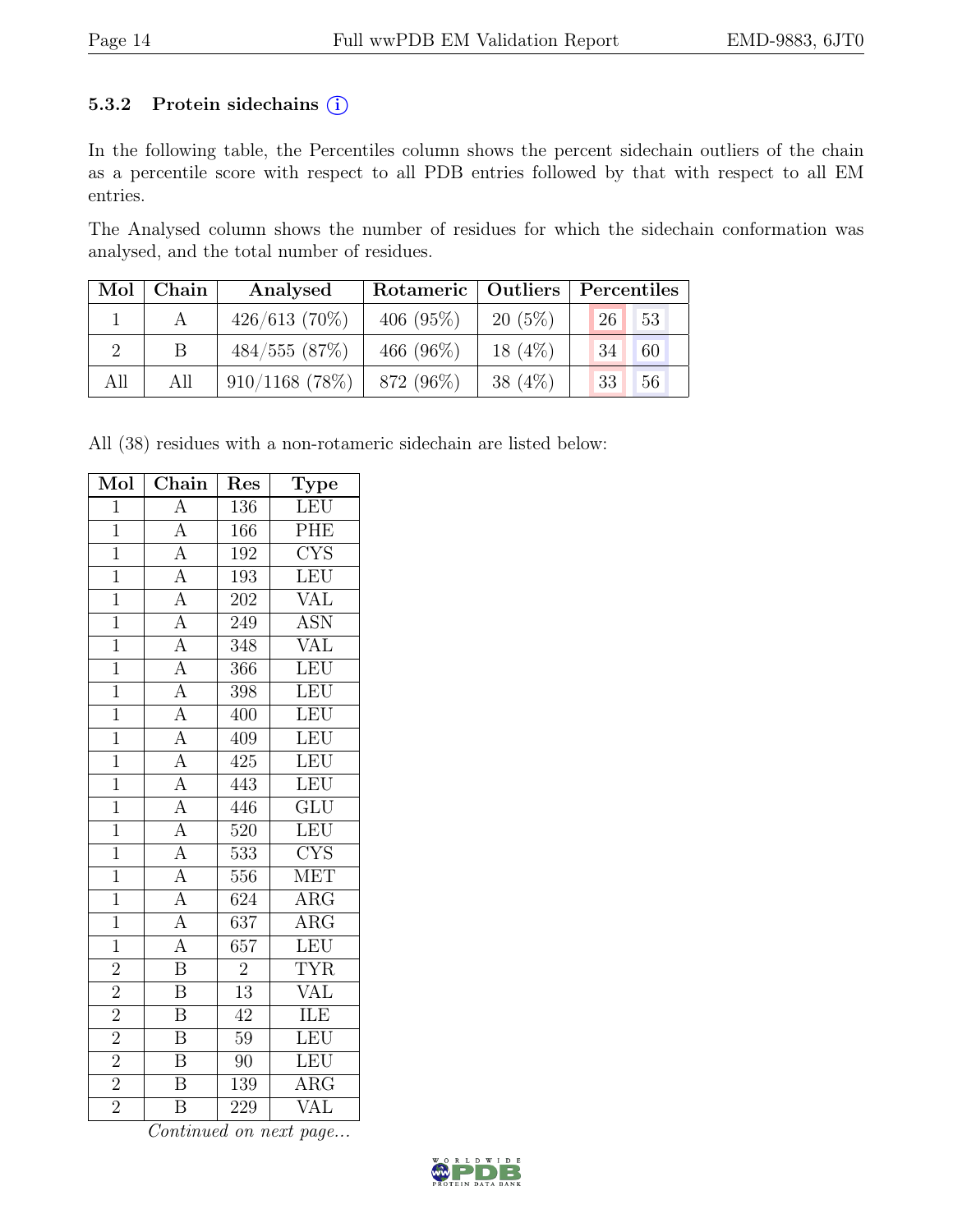| Mol            | Chain | Res | Type       |
|----------------|-------|-----|------------|
| $\overline{2}$ | В     | 263 | ILE        |
| $\overline{2}$ | B     | 277 | <b>VAL</b> |
| $\overline{2}$ | B     | 313 | <b>LEU</b> |
| $\overline{2}$ | B     | 322 | <b>LEU</b> |
| $\overline{2}$ | B     | 327 | VAL        |
| $\overline{2}$ | B     | 332 | ASP        |
| $\overline{2}$ | B     | 379 | <b>THR</b> |
| $\overline{2}$ | B     | 386 | <b>GLU</b> |
| $\overline{2}$ | В     | 392 | <b>THR</b> |
| $\overline{2}$ | В     | 406 | LEU        |
| $\overline{2}$ | В     | 505 | GLU        |

Continued from previous page...

Sometimes sidechains can be flipped to improve hydrogen bonding and reduce clashes. All (3) such sidechains are listed below:

| Mol | Chain | Res | Type |
|-----|-------|-----|------|
|     |       | 437 | ЧĽ   |
|     |       | 586 | HIS  |
|     |       | 600 | GLN  |

#### 5.3.3 RNA  $(i)$

There are no RNA molecules in this entry.

### 5.4 Non-standard residues in protein, DNA, RNA chains (i)

There are no non-standard protein/DNA/RNA residues in this entry.

### 5.5 Carbohydrates  $(i)$

There are no monosaccharides in this entry.

### 5.6 Ligand geometry  $(i)$

1 ligand is modelled in this entry.

In the following table, the Counts columns list the number of bonds (or angles) for which Mogul statistics could be retrieved, the number of bonds (or angles) that are observed in the model and the number of bonds (or angles) that are defined in the Chemical Component Dictionary. The Link column lists molecule types, if any, to which the group is linked. The Z score for a bond

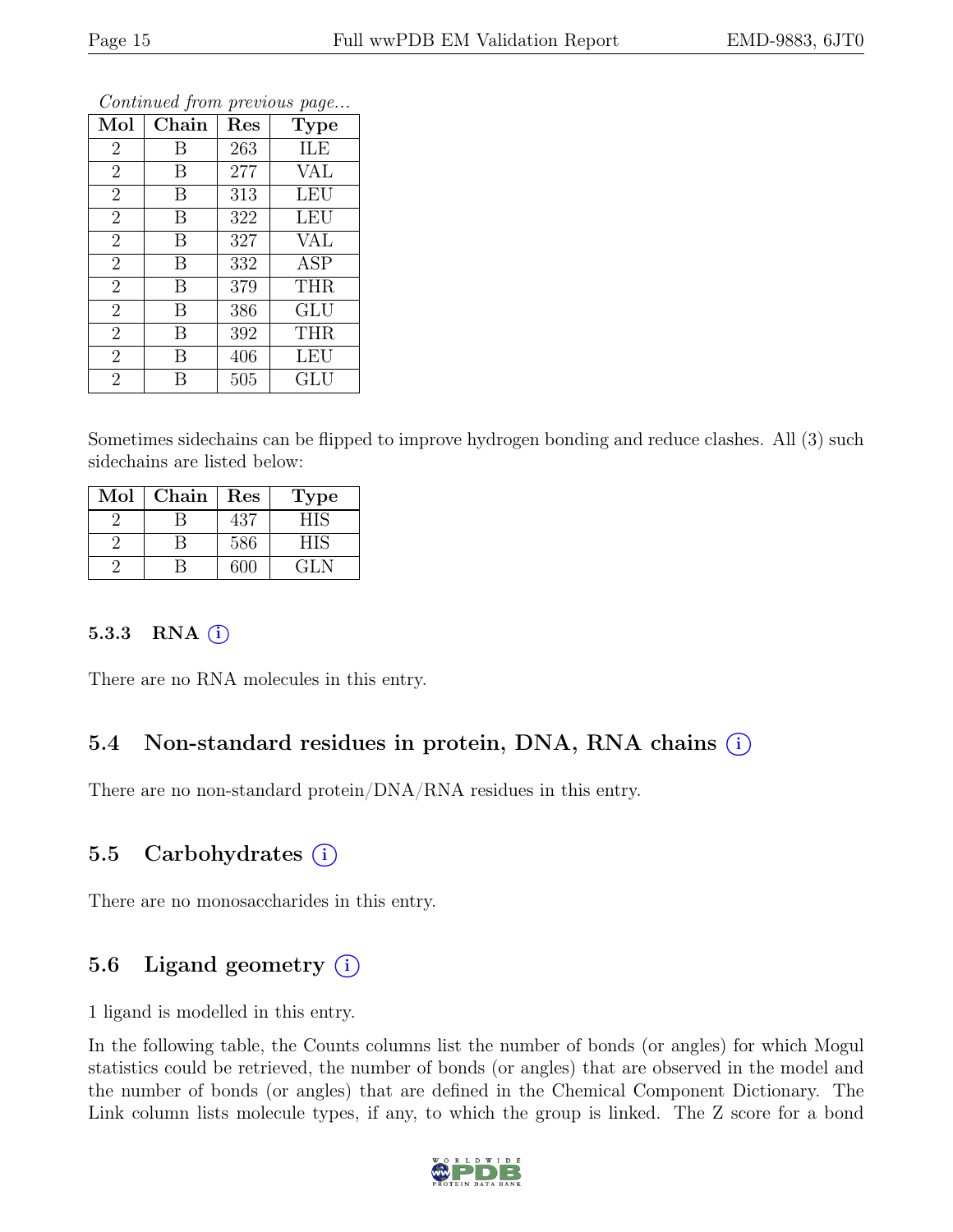length (or angle) is the number of standard deviations the observed value is removed from the expected value. A bond length (or angle) with  $|Z| > 2$  is considered an outlier worth inspection. RMSZ is the root-mean-square of all Z scores of the bond lengths (or angles).

| Mol | Type       | Chain | $\operatorname{Res}$ | Link | Bond lengths |      |           | Bond angles |      |         |
|-----|------------|-------|----------------------|------|--------------|------|-----------|-------------|------|---------|
|     |            |       |                      |      | Counts       | RMSZ | #Z  > 2   | Counts      | RMSZ | $\# Z $ |
|     | <b>HEM</b> |       | 1000                 | -    | 27,50,50     | 1.87 | $4(14\%)$ | 17,82,82    | 2.37 |         |

In the following table, the Chirals column lists the number of chiral outliers, the number of chiral centers analysed, the number of these observed in the model and the number defined in the Chemical Component Dictionary. Similar counts are reported in the Torsion and Rings columns. '-' means no outliers of that kind were identified.

|     |              |  | Mol   Type   Chain   Res   Link   Chirals   Torsions   Rings |  |
|-----|--------------|--|--------------------------------------------------------------|--|
| HEM | $\perp 1000$ |  | $\frac{1}{10/6/54/54}$                                       |  |

All (4) bond length outliers are listed below:

| $\bf{Mol}$ | Chain |      | $Res \mid Type$ | $\boldsymbol{\mathrm{Atoms}}$ | Z       | Observed(A) | Ideal(A) |
|------------|-------|------|-----------------|-------------------------------|---------|-------------|----------|
|            |       | 1000 | <b>HEM</b>      | $C3B-C2B$                     | $-4.39$ | 1.34        | 1.40     |
|            |       | 1000 | <b>HEM</b>      | $C3C-C2C$                     | $-4.38$ | 1.34        | 1.40     |
|            |       | 1000 | <b>HEM</b>      | $\text{C3C-CAC}$ 3.66         |         | 1.55        | 1.47     |
|            |       | 1000 | <b>HEM</b>      | C3B-CAB                       | 3.58    | 1.55        | 1.47     |

All (4) bond angle outliers are listed below:

| Mol | Chain | Res  | Type       | <b>Atoms</b>  | Z       | Observed $(°)$ | Ideal(°) |
|-----|-------|------|------------|---------------|---------|----------------|----------|
|     |       | 1000 | <b>HEM</b> | CBD-CAD-C3D   | $-5.95$ | 101.52         | 112.48   |
|     |       | 1000 | HEM        | CAD-CBD-CGD   | -5.76   | 103.01         | 112.67   |
|     |       | 1000 | <b>HEM</b> | $CMA-C3A-C4A$ | $-2.57$ | 124.52         | 128.46   |
|     |       | 1000 | <b>HEM</b> | CBA-CAA-C2A   | $-2.36$ | 108.13         | 112.49   |

There are no chirality outliers.

There are no torsion outliers.

There are no ring outliers.

1 monomer is involved in 19 short contacts:

|  |                        | Mol   Chain   Res   Type   Clashes   Symm-Clashes |
|--|------------------------|---------------------------------------------------|
|  | $\mid$ 1000 $\mid$ HEM |                                                   |

The following is a two-dimensional graphical depiction of Mogul quality analysis of bond lengths, bond angles, torsion angles, and ring geometry for all instances of the Ligand of Interest. In addition, ligands with molecular weight  $> 250$  and outliers as shown on the validation Tables will

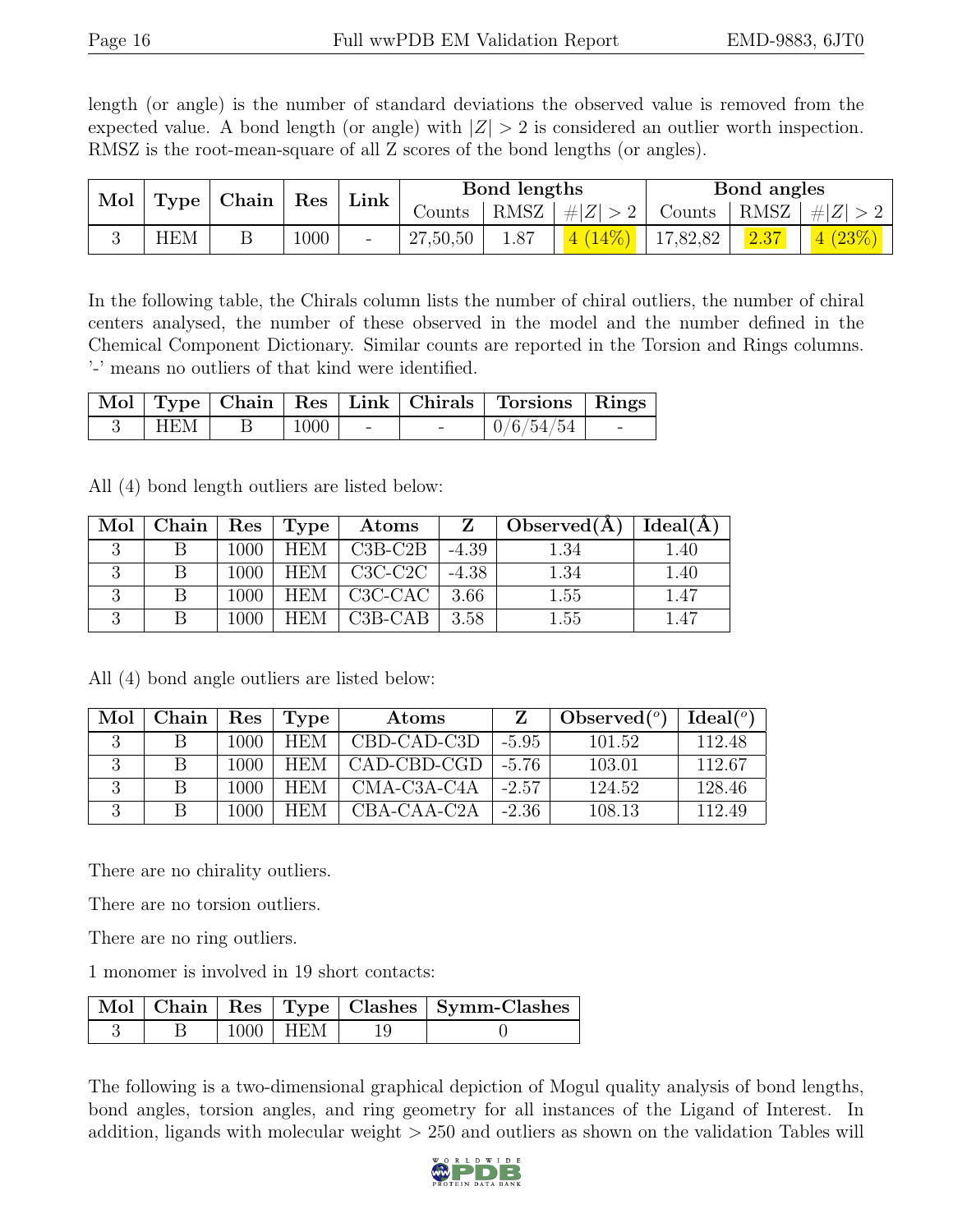also be included. For torsion angles, if less then 5% of the Mogul distribution of torsion angles is within 10 degrees of the torsion angle in question, then that torsion angle is considered an outlier. Any bond that is central to one or more torsion angles identified as an outlier by Mogul will be highlighted in the graph. For rings, the root-mean-square deviation (RMSD) between the ring in question and similar rings identified by Mogul is calculated over all ring torsion angles. If the average RMSD is greater than 60 degrees and the minimal RMSD between the ring in question and any Mogul-identified rings is also greater than 60 degrees, then that ring is considered an outlier. The outliers are highlighted in purple. The color gray indicates Mogul did not find sufficient equivalents in the CSD to analyse the geometry.



## 5.7 Other polymers  $(i)$

There are no such residues in this entry.

### 5.8 Polymer linkage issues  $(i)$

There are no chain breaks in this entry.

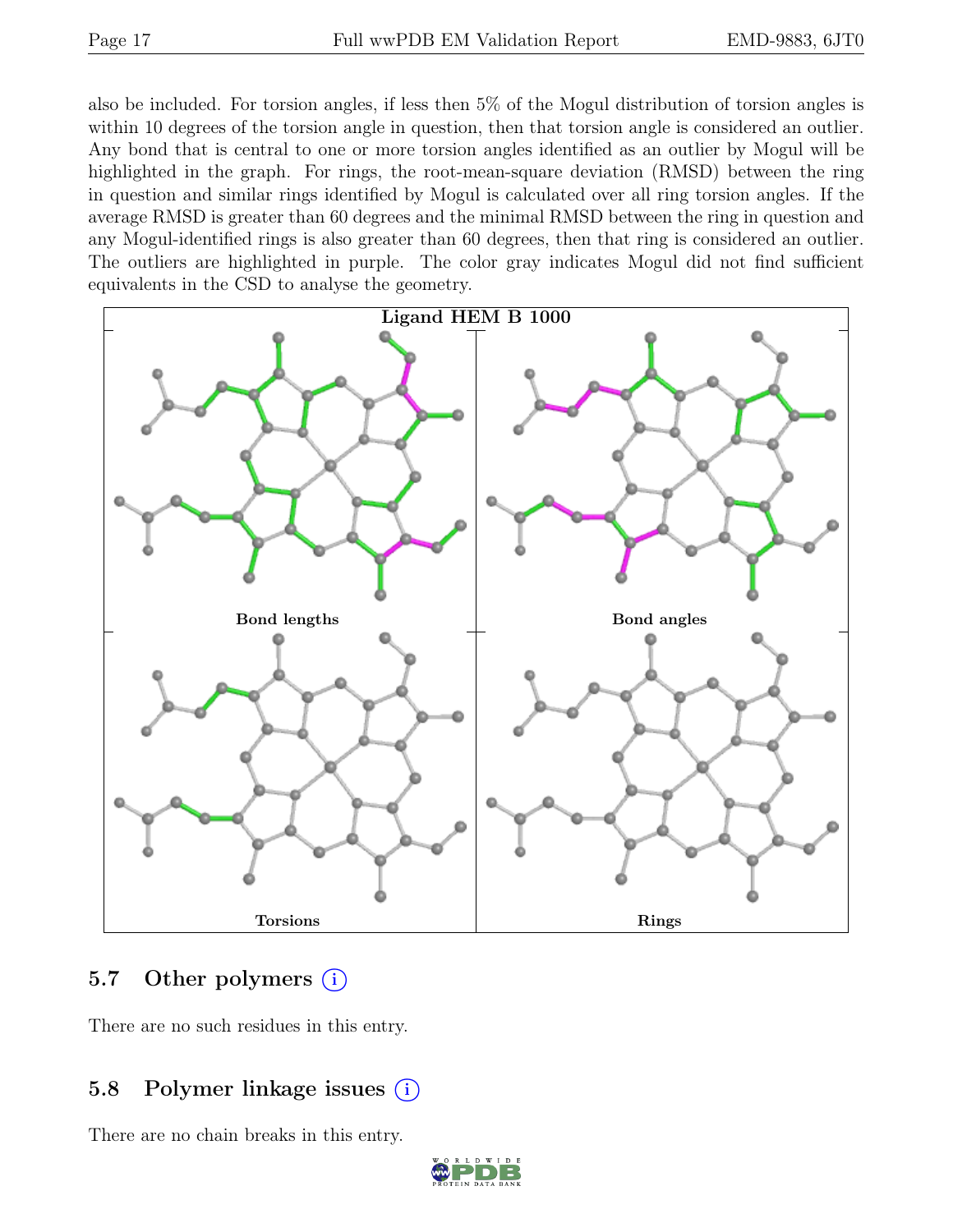## 6 Map visualisation  $(i)$

This section contains visualisations of the EMDB entry EMD-9883. These allow visual inspection of the internal detail of the map and identification of artifacts.

No raw map or half-maps were deposited for this entry and therefore no images, graphs, etc. pertaining to the raw map can be shown.

## 6.1 Orthogonal projections  $(i)$

#### 6.1.1 Primary map



The images above show the map projected in three orthogonal directions.

### 6.2 Central slices  $(i)$

#### 6.2.1 Primary map



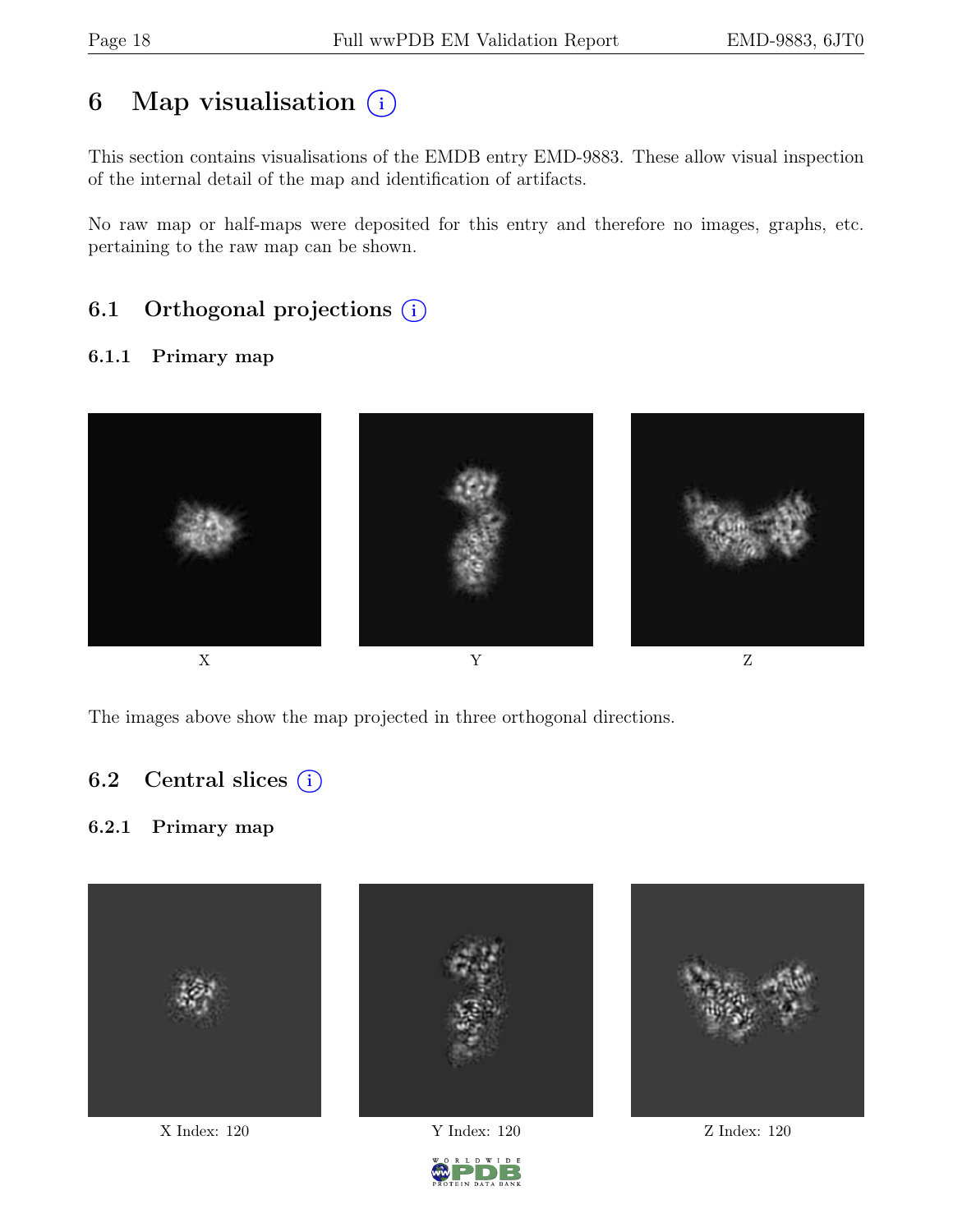The images above show central slices of the map in three orthogonal directions.

### 6.3 Largest variance slices  $(i)$

#### 6.3.1 Primary map



X Index: 162 Y Index: 116 Z Index: 116

The images above show the largest variance slices of the map in three orthogonal directions.

### 6.4 Orthogonal surface views  $(i)$

#### 6.4.1 Primary map



The images above show the 3D surface view of the map at the recommended contour level 0.024. These images, in conjunction with the slice images, may facilitate assessment of whether an appropriate contour level has been provided.

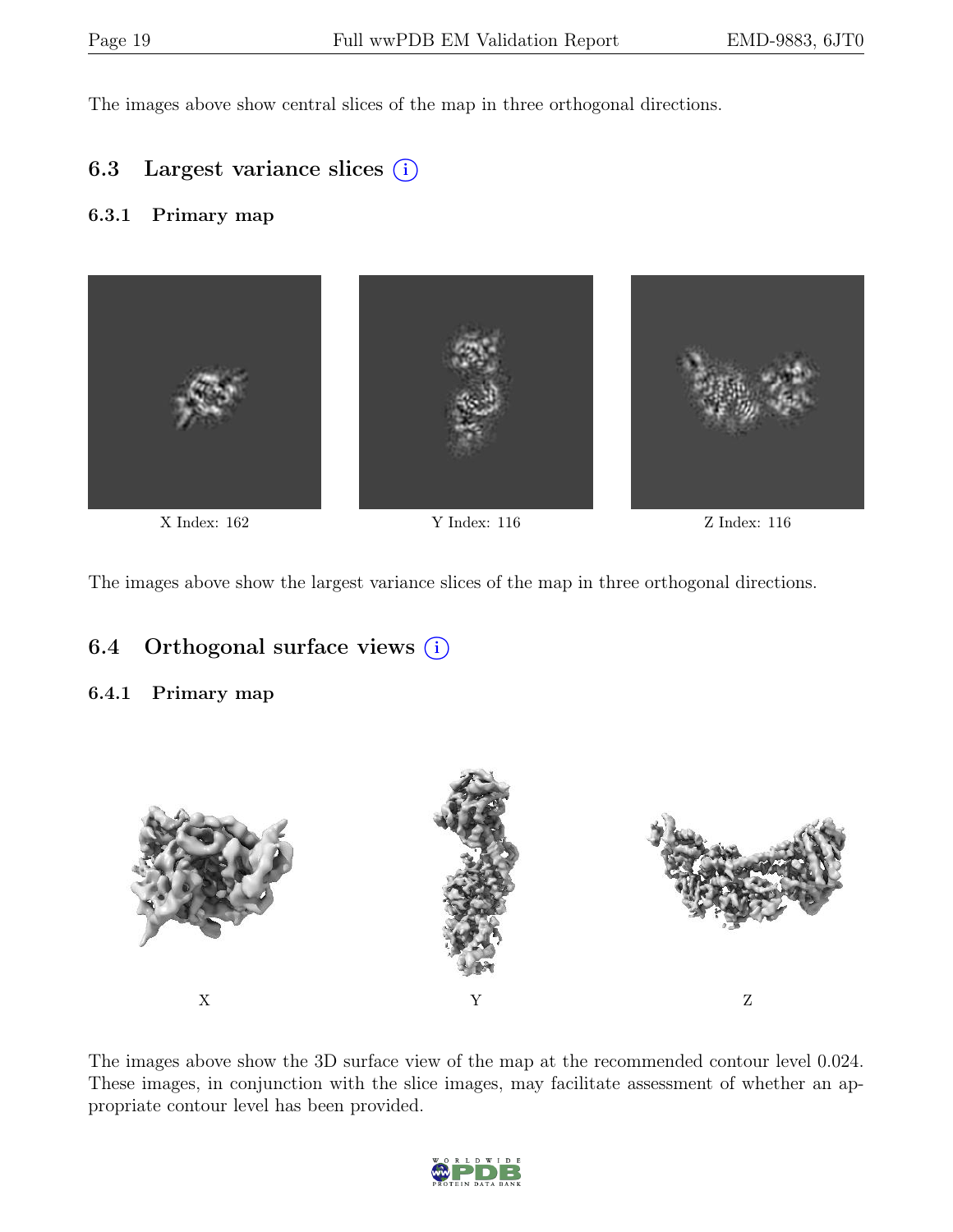## 6.5 Mask visualisation  $(i)$

This section was not generated. No masks/segmentation were deposited.

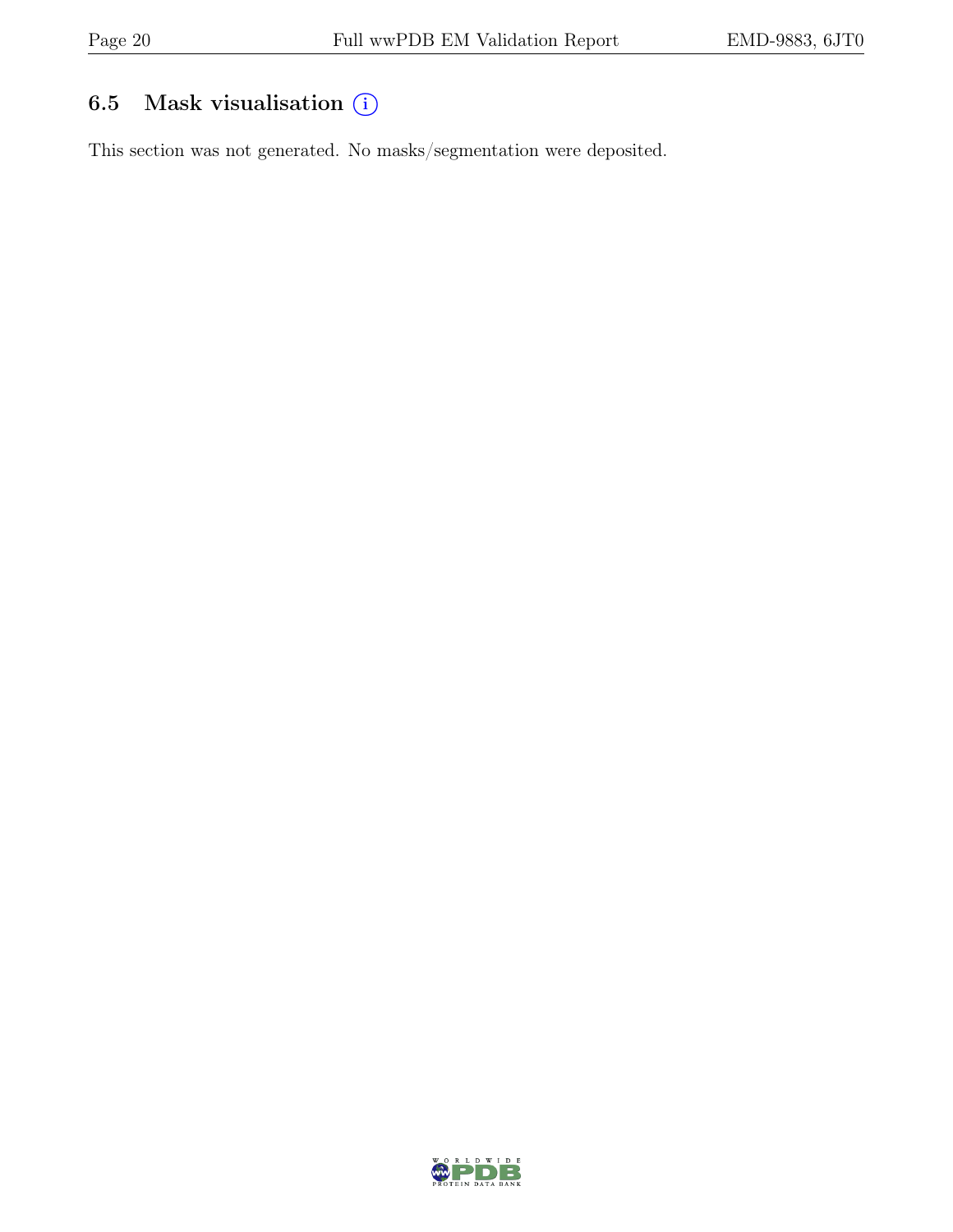## 7 Map analysis (i)

This section contains the results of statistical analysis of the map.

## 7.1 Map-value distribution  $(i)$



The map-value distribution is plotted in 128 intervals along the x-axis. The y-axis is logarithmic. A spike in this graph at zero usually indicates that the volume has been masked.

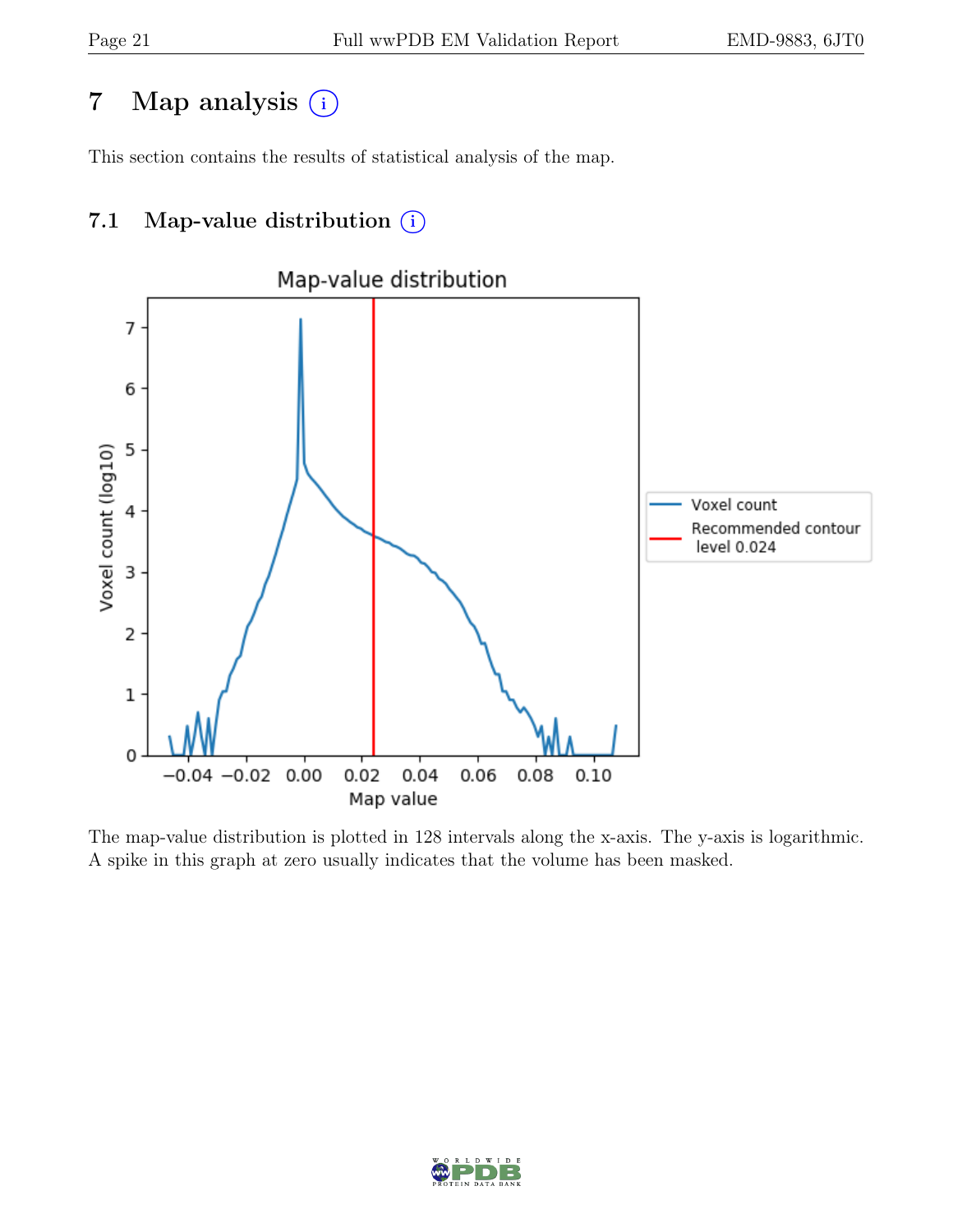## 7.2 Volume estimate  $(i)$



The volume at the recommended contour level is  $53 \text{ nm}^3$ ; this corresponds to an approximate mass of 48 kDa.

The volume estimate graph shows how the enclosed volume varies with the contour level. The recommended contour level is shown as a vertical line and the intersection between the line and the curve gives the volume of the enclosed surface at the given level.

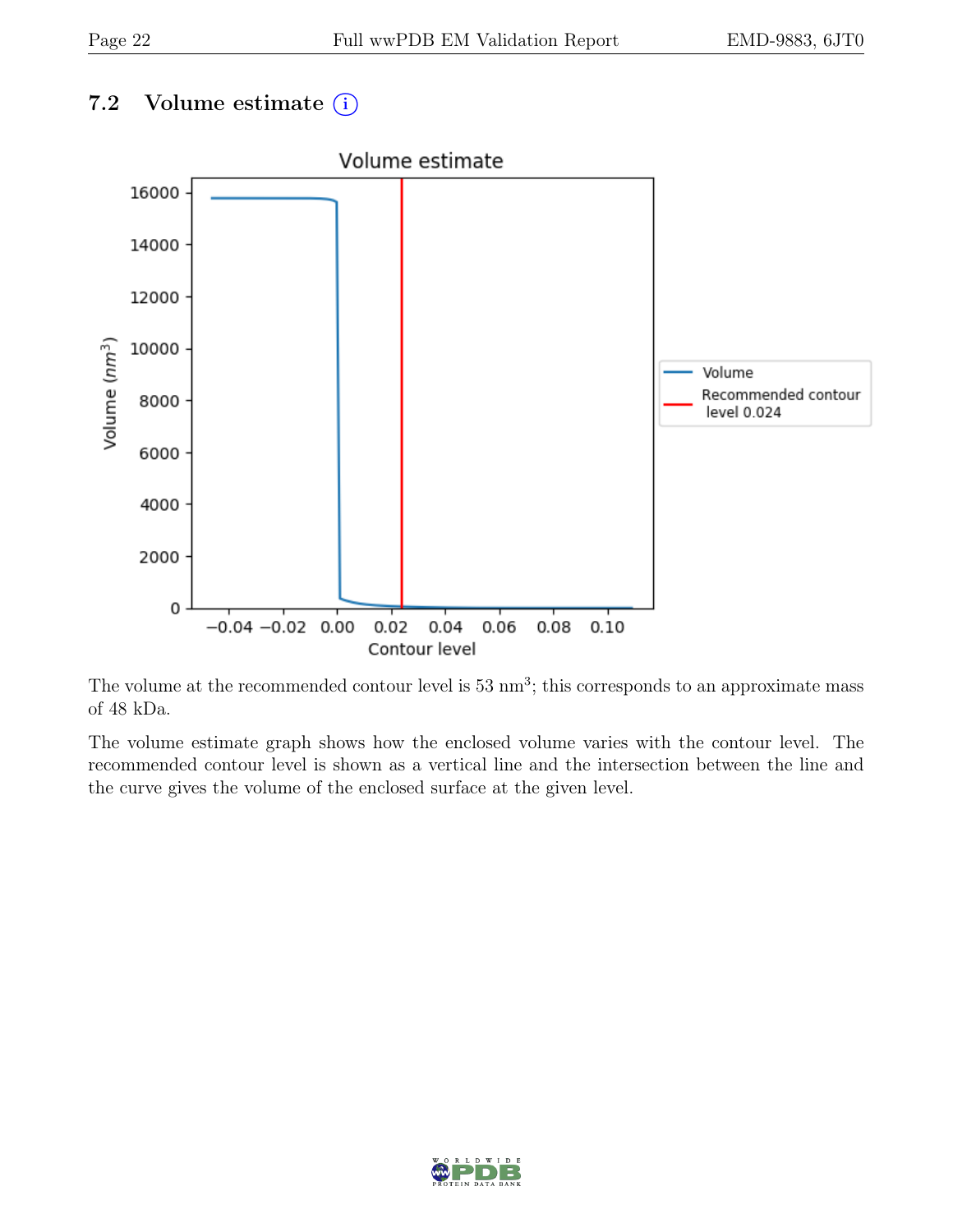## 7.3 Rotationally averaged power spectrum  $(i)$



\*Reported resolution corresponds to spatial frequency of 0.250 Å<sup>-1</sup>

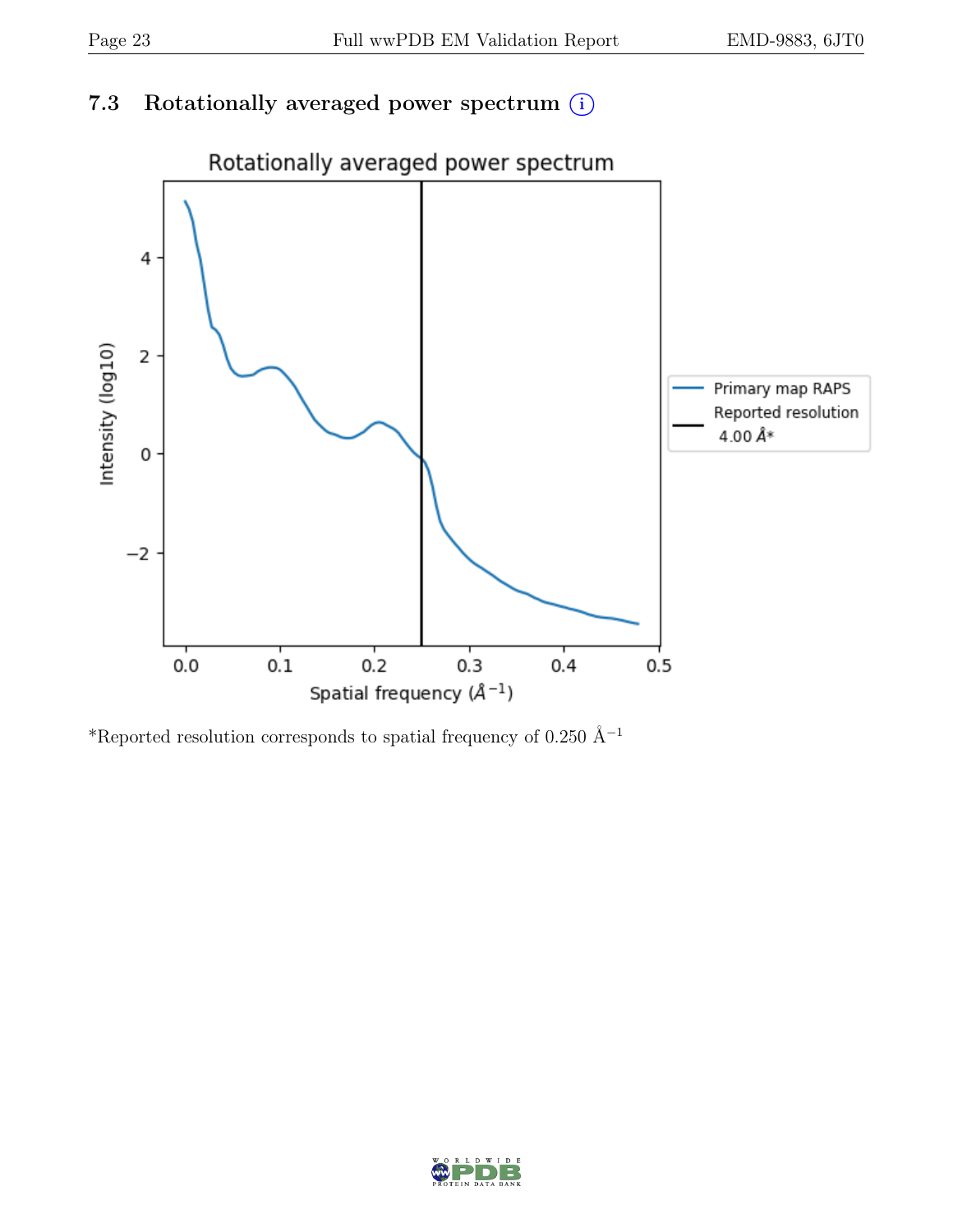# 8 Fourier-Shell correlation  $\bigcirc$

This section was not generated. No FSC curve or half-maps provided.

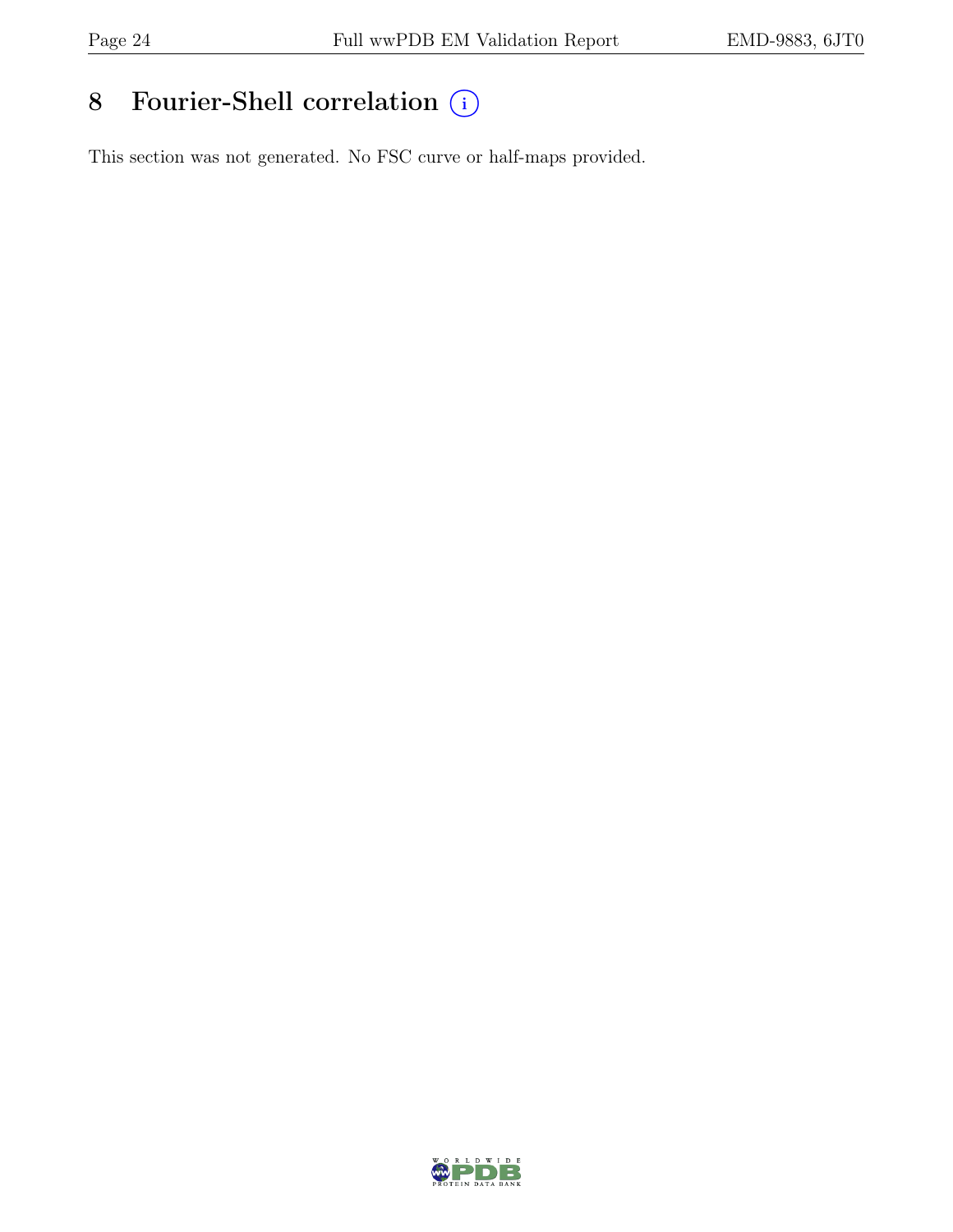## 9 Map-model fit  $(i)$

This section contains information regarding the fit between EMDB map EMD-9883 and PDB model 6JT0. Per-residue inclusion information can be found in section [3](#page-4-0) on page [5.](#page-4-0)

## 9.1 Map-model overlay (i)



The images above show the 3D surface view of the map at the recommended contour level 0.024 at 50% transparency in yellow overlaid with a ribbon representation of the model coloured in blue. These images allow for the visual assessment of the quality of fit between the atomic model and the map.